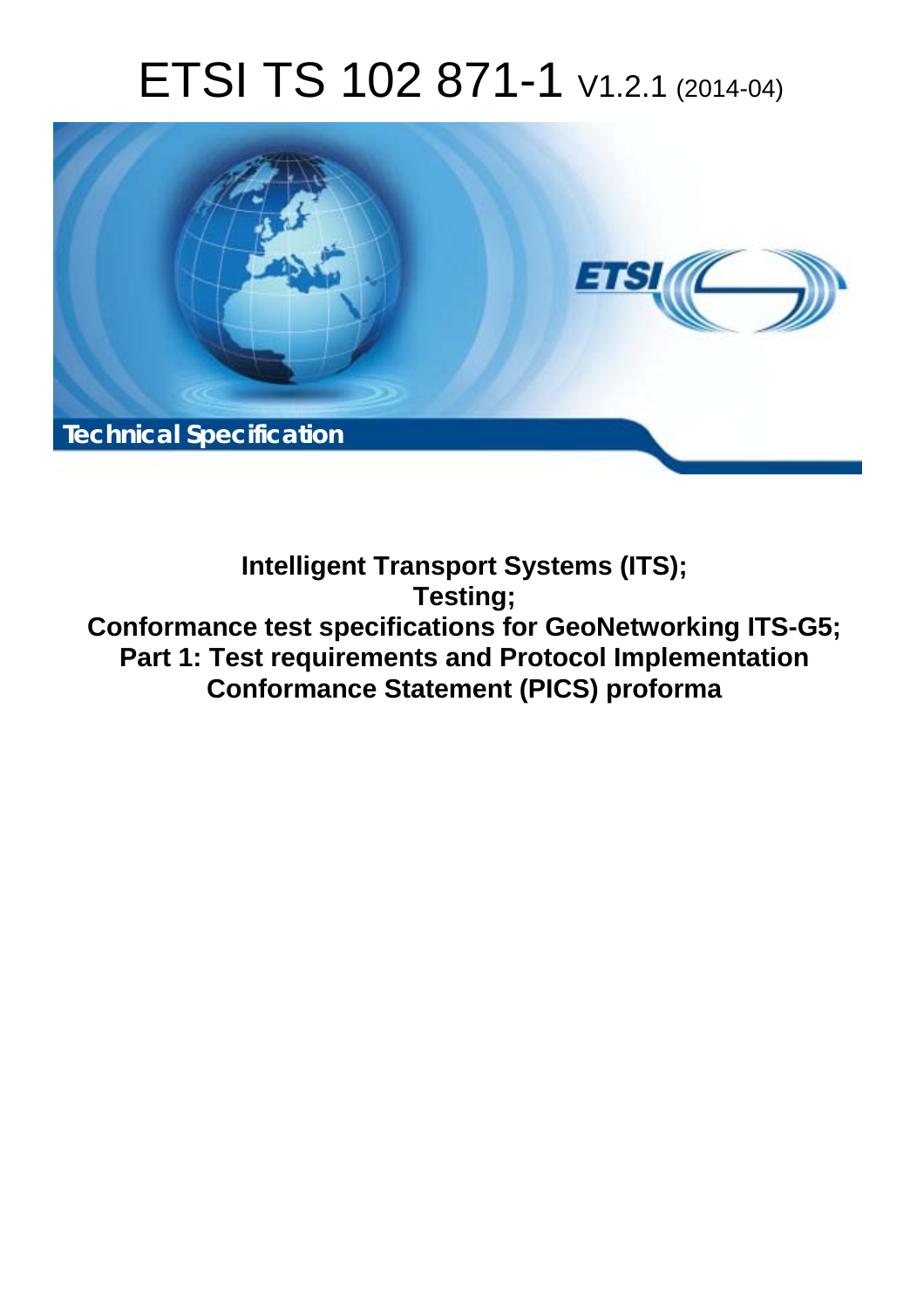Reference RTS/ITS-0030022

Keywords

ITS, network, PICS, testing

### *ETSI*

#### 650 Route des Lucioles F-06921 Sophia Antipolis Cedex - FRANCE

Tel.: +33 4 92 94 42 00 Fax: +33 4 93 65 47 16

Siret N° 348 623 562 00017 - NAF 742 C Association à but non lucratif enregistrée à la Sous-Préfecture de Grasse (06) N° 7803/88

#### *Important notice*

The present document can be downloaded from: [http://www.etsi.org](http://www.etsi.org/)

The present document may be made available in electronic versions and/or in print. The content of any electronic and/or print versions of the present document shall not be modified without the prior written authorization of ETSI. In case of any existing or perceived difference in contents between such versions and/or in print, the only prevailing document is the print of the Portable Document Format (PDF) version kept on a specific network drive within ETSI Secretariat.

Users of the present document should be aware that the document may be subject to revision or change of status. Information on the current status of this and other ETSI documents is available at <http://portal.etsi.org/tb/status/status.asp>

If you find errors in the present document, please send your comment to one of the following services: [http://portal.etsi.org/chaircor/ETSI\\_support.asp](http://portal.etsi.org/chaircor/ETSI_support.asp)

#### *Copyright Notification*

No part may be reproduced or utilized in any form or by any means, electronic or mechanical, including photocopying and microfilm except as authorized by written permission of ETSI. The content of the PDF version shall not be modified without the written authorization of ETSI.

The copyright and the foregoing restriction extend to reproduction in all media.

© European Telecommunications Standards Institute 2014. All rights reserved.

**DECT**TM, **PLUGTESTS**TM, **UMTS**TM and the ETSI logo are Trade Marks of ETSI registered for the benefit of its Members. **3GPP**TM and **LTE**™ are Trade Marks of ETSI registered for the benefit of its Members and of the 3GPP Organizational Partners. **GSM**® and the GSM logo are Trade Marks registered and owned by the GSM Association.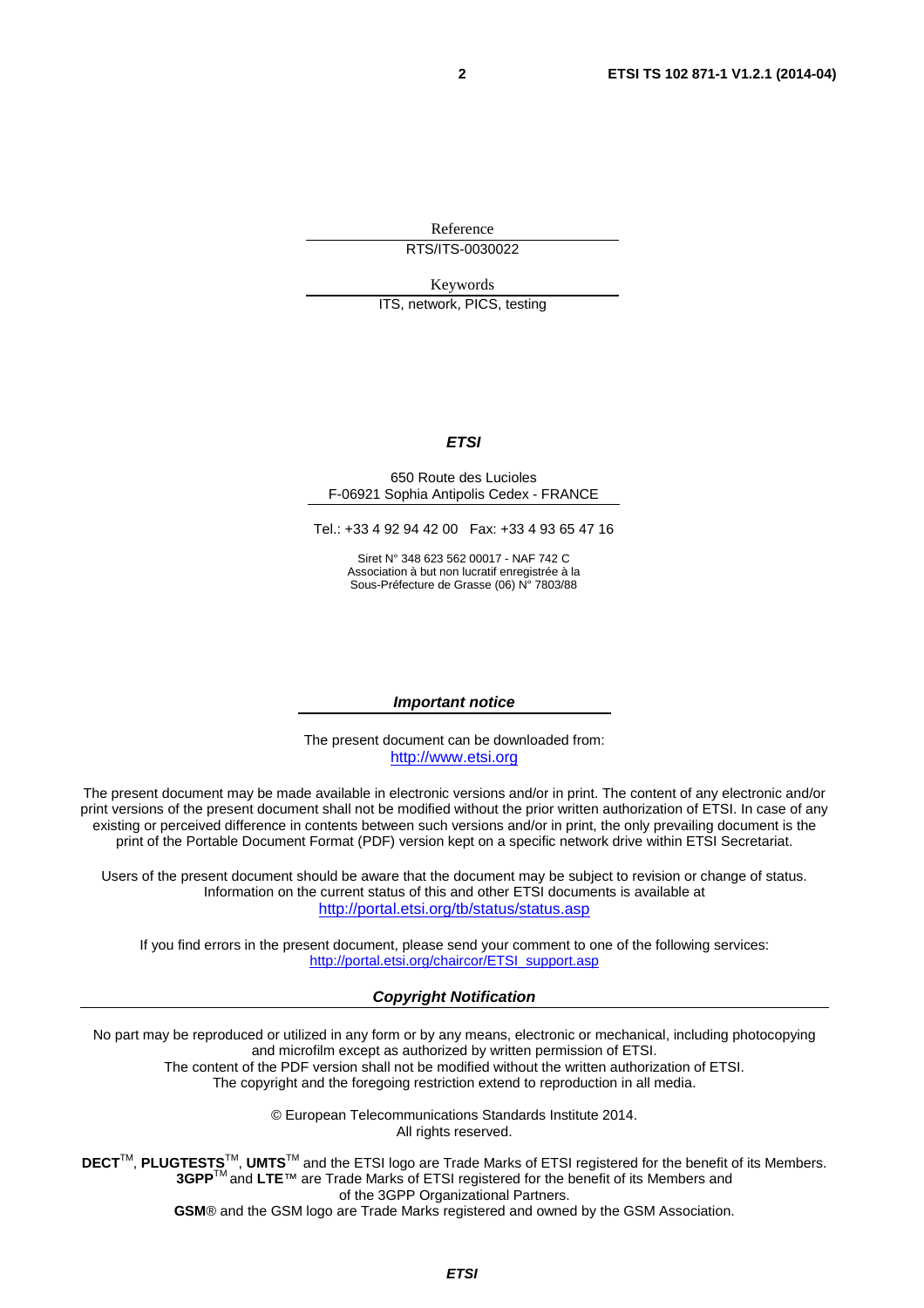## Contents

| 1                      |                                 |  |
|------------------------|---------------------------------|--|
| 2                      |                                 |  |
| 2.1                    |                                 |  |
| 2.2                    |                                 |  |
| 3                      |                                 |  |
| 3.1                    |                                 |  |
| 3.2                    |                                 |  |
| 4                      |                                 |  |
|                        | <b>Annex A (normative):</b>     |  |
|                        |                                 |  |
| A.1<br>A.1.1           |                                 |  |
| A.1.2                  |                                 |  |
| A.1.3                  |                                 |  |
|                        |                                 |  |
| A.2                    |                                 |  |
| A.2.1                  |                                 |  |
| A.2.2                  |                                 |  |
| A.2.3<br>A.2.4         |                                 |  |
| A.2.5                  |                                 |  |
| A.2.6                  |                                 |  |
| A.3                    |                                 |  |
|                        |                                 |  |
| A.4                    |                                 |  |
| A.5                    |                                 |  |
| A.5.1                  |                                 |  |
| A.5.1.1                |                                 |  |
| A.5.1.2                |                                 |  |
| A.5.1.3                |                                 |  |
| A.5.1.3.1<br>A.5.1.3.2 |                                 |  |
| A.5.1.4                | Extended Header <b>Extended</b> |  |
| A.5.1.4.1              |                                 |  |
| A.5.1.4.2              |                                 |  |
| A.5.1.4.3              |                                 |  |
| A.5.1.4.4              |                                 |  |
| A.5.1.4.5              |                                 |  |
| A.5.1.4.6              |                                 |  |
| A.5.1.4.7              |                                 |  |
| A.5.1.5                |                                 |  |
| A.5.1.5.1              |                                 |  |
| A.5.1.5.2              |                                 |  |
| A.5.1.5.3              |                                 |  |
| A.5.1.5.4<br>A.5.1.5.5 |                                 |  |
| A.5.1.6                |                                 |  |
| A.5.1.6.1              |                                 |  |
| A.5.1.6.1.1            |                                 |  |
| A.5.1.6.1.2            |                                 |  |
| A.5.1.6.2              |                                 |  |
|                        |                                 |  |

 $\mathbf{3}$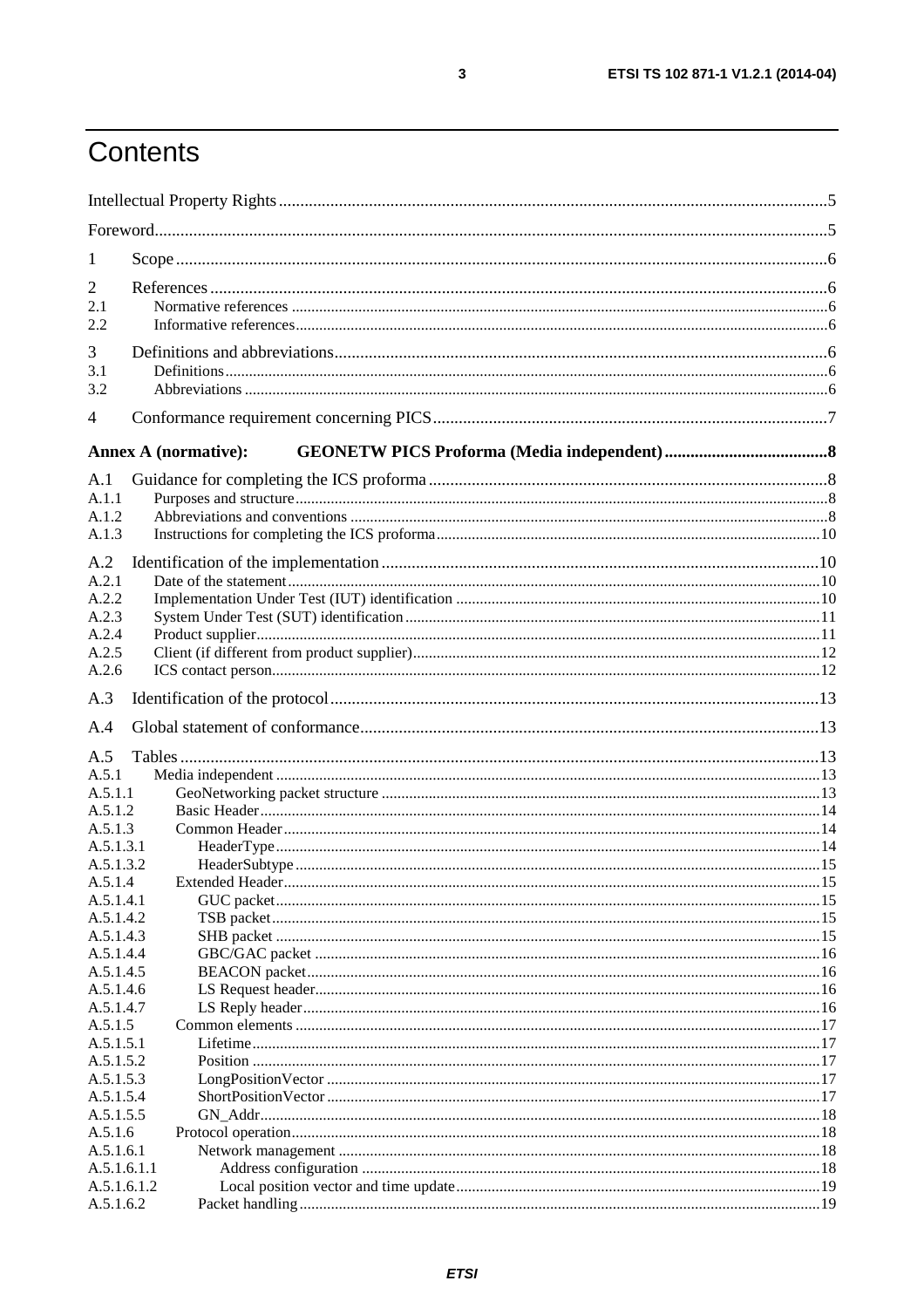| A.5.1.6.2.1 |  |
|-------------|--|
| A.5.1.6.2.2 |  |
| A.5.1.6.2.3 |  |
| A.5.1.6.2.4 |  |
| A.5.1.6.2.5 |  |
| A.5.1.6.2.6 |  |
| A.5.1.6.2.7 |  |
|             |  |
|             |  |
|             |  |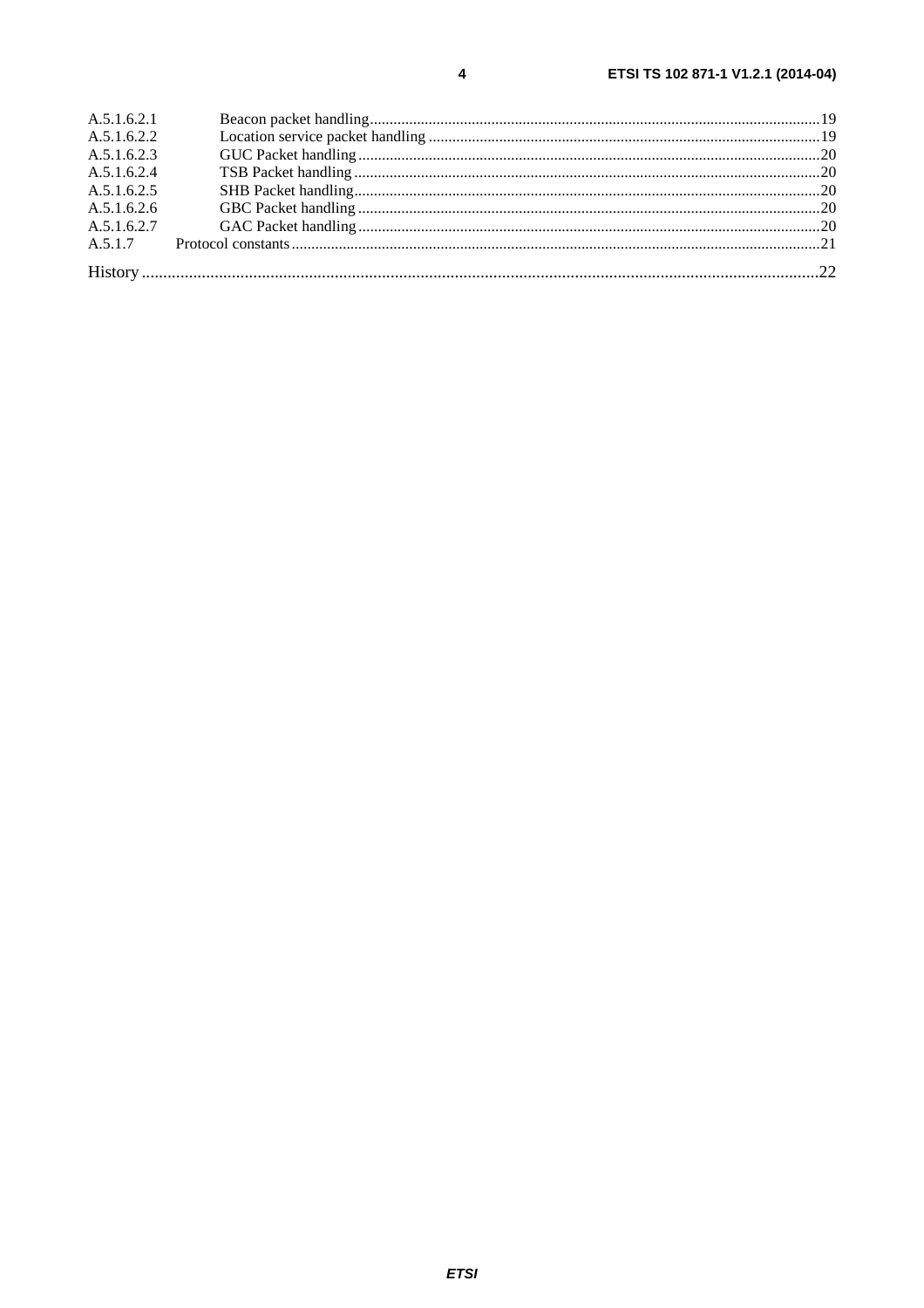## Intellectual Property Rights

IPRs essential or potentially essential to the present document may have been declared to ETSI. The information pertaining to these essential IPRs, if any, is publicly available for **ETSI members and non-members**, and can be found in ETSI SR 000 314: *"Intellectual Property Rights (IPRs); Essential, or potentially Essential, IPRs notified to ETSI in respect of ETSI standards"*, which is available from the ETSI Secretariat. Latest updates are available on the ETSI Web server ([http://ipr.etsi.org\)](http://webapp.etsi.org/IPR/home.asp).

Pursuant to the ETSI IPR Policy, no investigation, including IPR searches, has been carried out by ETSI. No guarantee can be given as to the existence of other IPRs not referenced in ETSI SR 000 314 (or the updates on the ETSI Web server) which are, or may be, or may become, essential to the present document.

## Foreword

This Technical Specification (TS) has been produced by ETSI Technical Committee Intelligent Transport Systems (ITS).

The present document is part 1 of a multi-part deliverable covering Conformance test specifications for Geonetworking ITS-G5 as identified below:

#### **Part 1: "Test requirements and Protocol Implementation Conformance Statement (PICS) proforma";**

- Part 2: " Test Suite Structure and Test Purposes (TSS & TP)";
- Part 3: "Abstract Test Suite (ATS) and Protocol Implementation eXtra Information for Testing (PIXIT)".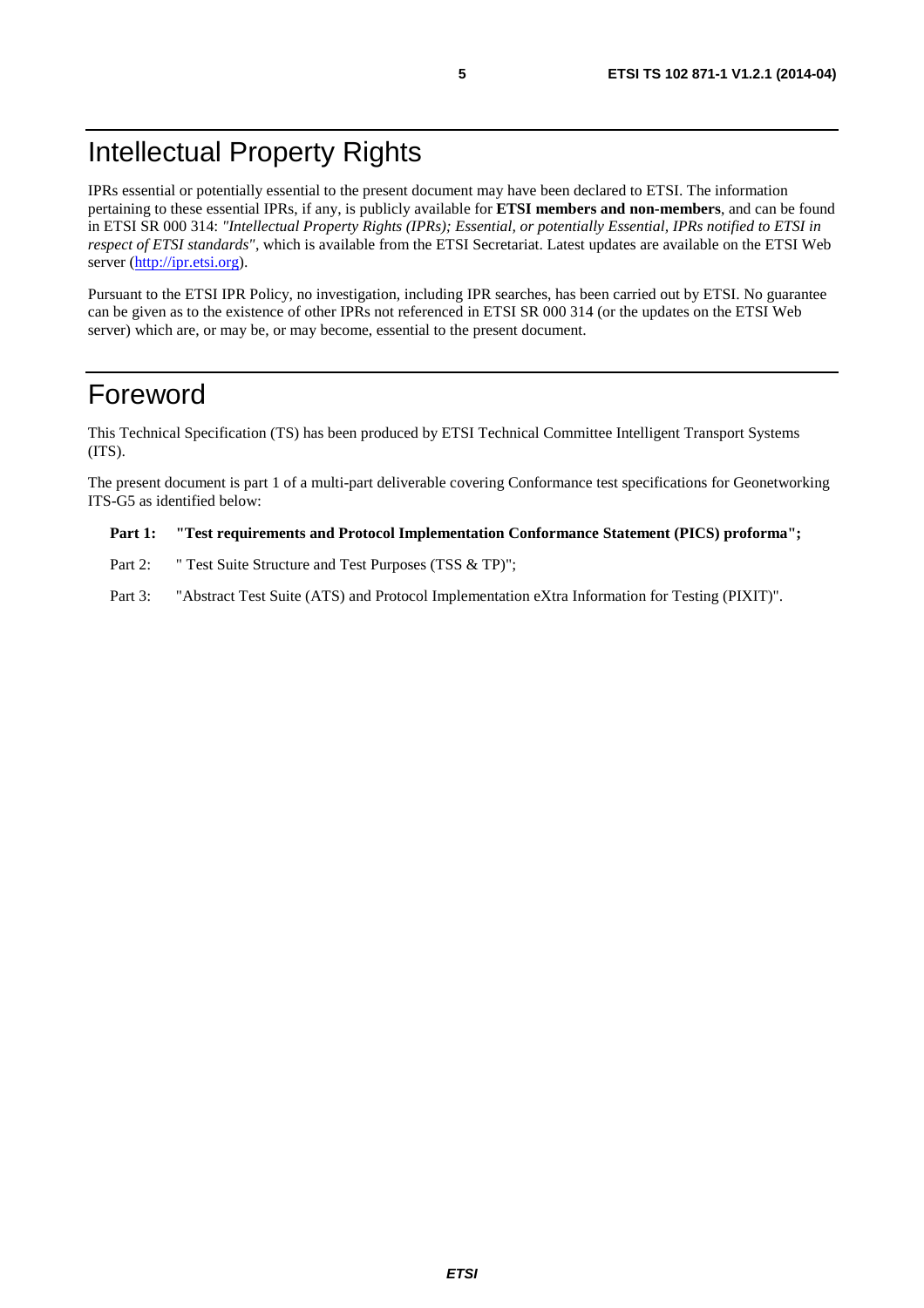## 1 Scope

The present document provides the Protocol Implementation Conformance Statement (PICS) proforma for Conformance test specifications for Geonetworking ITS-G5 as defined in EN 302 636-4-1 [1] in compliance with the relevant requirements and in accordance with the relevant guidance given in ISO/IEC 9646-7 [3].

## 2 References

References are either specific (identified by date of publication and/or edition number or version number) or non-specific. For specific references, only the cited version applies. For non-specific references, the latest version of the referenced document (including any amendments) applies.

Referenced documents which are not found to be publicly available in the expected location might be found at [http://docbox.etsi.org/Reference.](http://docbox.etsi.org/Reference)

### 2.1 Normative references

The following referenced documents are necessary for the application of the present document.

- [1] ETSI EN 302 636-4-1(V1.2.0): "Intelligent Transport System (ITS); Vehicular communications; GeoNetworking; Part 4: Geographical addressing and forwarding for point-to-point and point-tomultipoint communications; Sub-part 1: Media independent functionalities".
- [2] ISO/IEC 9646-1 (1995): "Information technology Open Systems Interconnection Conformance testing methodology and framework - Part 1: General concepts".
- [3] ISO/IEC 9646-7 (1995): "Information technology Open Systems Interconnection Conformance testing methodology and framework - Part 7: Implementation Conformance Statements".

## 2.2 Informative references

Not applicable.

## 3 Definitions and abbreviations

## 3.1 Definitions

For the purposes of the present document, the terms and definitions given in EN 302 636-4-1 [1], ISO/IEC 9646-1 [2] and in ISO/IEC 9646-7 [3] apply.

## 3.2 Abbreviations

For the purposes of the present document, the following abbreviations apply:

| <b>CBF</b> | <b>Contention-Based Forwarding</b>          |
|------------|---------------------------------------------|
| <b>GAC</b> | Geographically-Scoped Anycast               |
| <b>GBC</b> | Geographically-Scoped Broadcast             |
| HI.        | Hop Limit                                   |
| <b>HST</b> | <b>Header Subtype</b>                       |
| <b>HT</b>  | Header Type                                 |
| <b>ICS</b> | <b>Implementation Conformance Statement</b> |
| <b>ITS</b> | <b>Intelligent Transportation Systems</b>   |
| $ITS-G5$   | 5 GHz wireless communication                |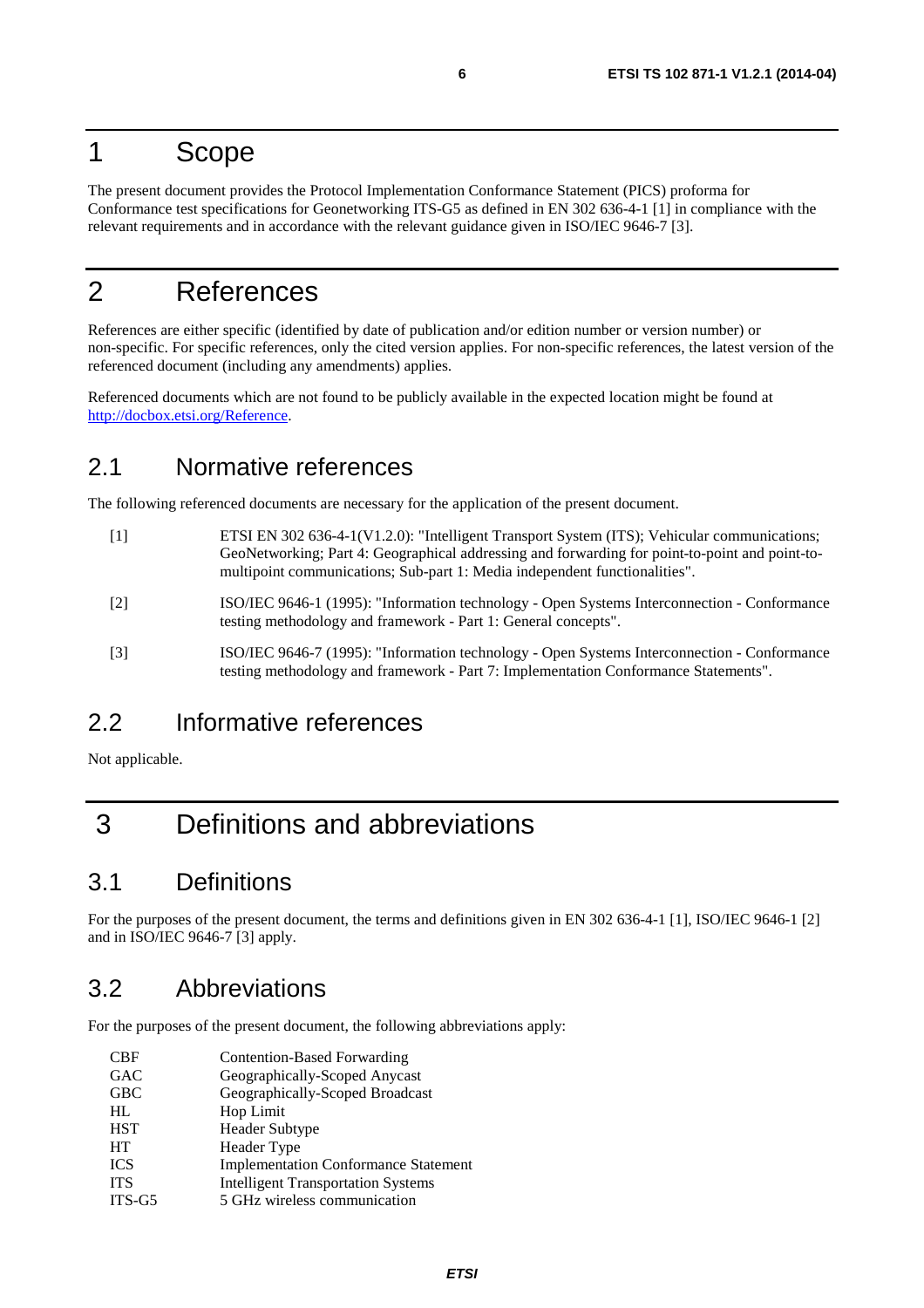| <b>IUT</b>  | <b>Implementation Under Test</b>                     |
|-------------|------------------------------------------------------|
| LT          | LifeTime                                             |
| <b>MHL</b>  | Maximum Hop Limit                                    |
| <b>MID</b>  | <b>MAC ID</b>                                        |
| <b>NH</b>   | Next Header                                          |
| <b>PAI</b>  | <b>Position Accuracy Indicator</b>                   |
| <b>PICS</b> | <b>Protocol Implementation Conformance Statement</b> |
| PL          | Payload Length                                       |
| <b>RHL</b>  | Remaining Hop Limit                                  |
| <b>SCC</b>  | <b>Station Country Code</b>                          |
| <b>SHB</b>  | Single Hop Broadcast                                 |
| <b>SN</b>   | Sequence Number                                      |
| <b>ST</b>   | <b>Station Type</b>                                  |
| <b>SUT</b>  | <b>System Under Test</b>                             |
| <b>TST</b>  | Timestamp                                            |

## 4 Conformance requirement concerning PICS

If it claims to conform to the present document, the actual PICS proforma to be filled in by a supplier shall be technically equivalent to the text of the PICS proforma given in annex A, and shall preserve the numbering, naming and ordering of the proforma items.

An ICS which conforms to the present document shall be a conforming PICS proforma completed in accordance with the instructions for completion given in clause A.1.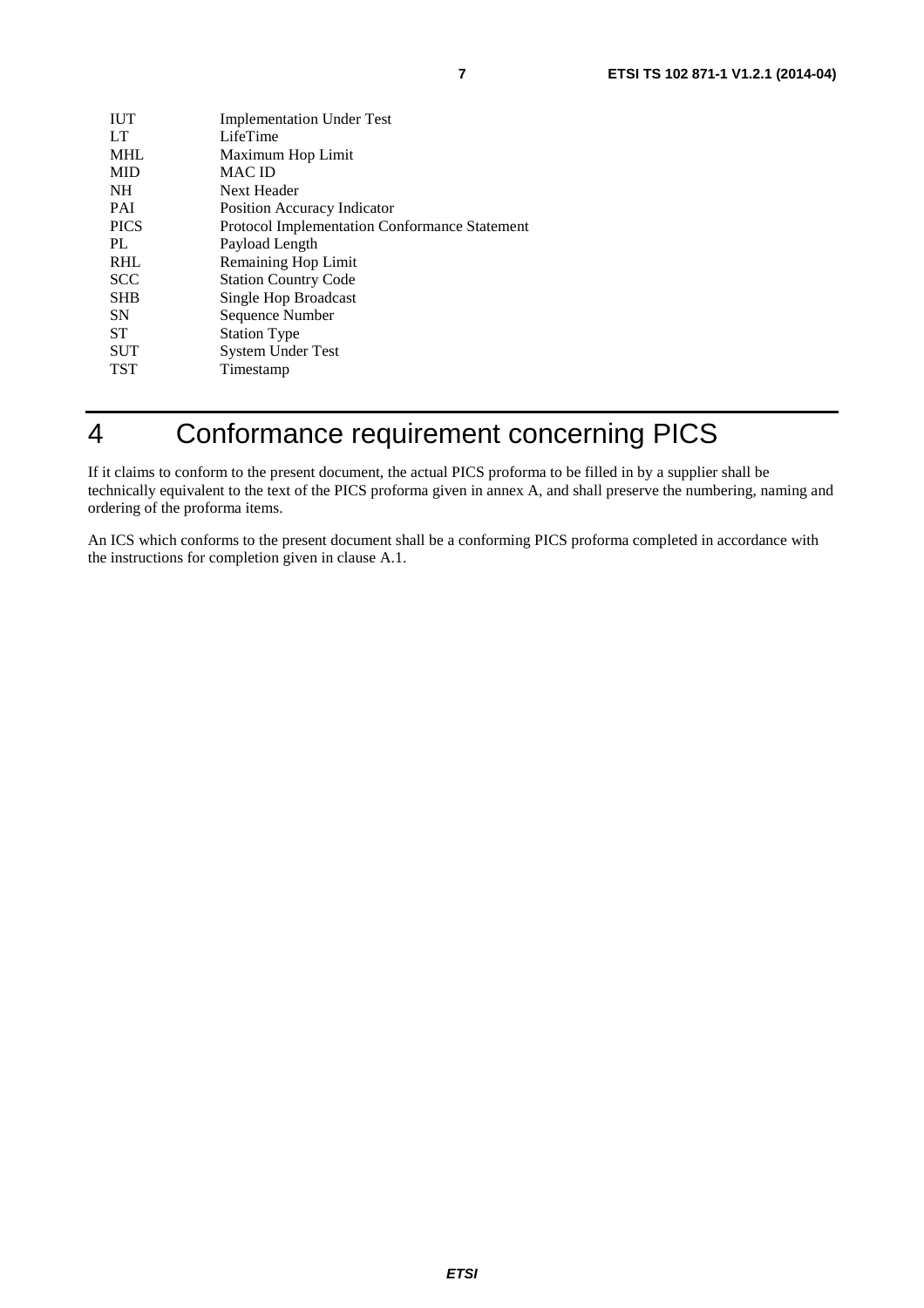## Annex A (normative): GEONETW PICS Proforma (Media independent)

Notwithstanding the provisions of the copyright clause related to the text of the present document, ETSI grants that users of the present document may freely reproduce the GEONETW PICS proforma in this annex so that it can be used for its intended purposes and may further publish the completed GEONETW PICS.

## A.1 Guidance for completing the ICS proforma

## A.1.1 Purposes and structure

The purpose of this PICS proforma is to provide a mechanism whereby a supplier of an implementation of the requirements defined in EN 302 636-4-1 [1] may provide information about the implementation in a standardized manner.

The PICS proforma is subdivided into clauses for the following categories of information:

- guidance for completing the ICS proforma;
- identification of the implementation;
- identification of the EN 302 636-4-1  $[1]$ ;
- global statement of conformance;
- PICS proforma tables.

## A.1.2 Abbreviations and conventions

The ICS proforma contained in this annex is comprised of information in tabular form in accordance with the guidelines presented in ISO/IEC 9646-7 [3].

#### Item column

The item column contains a number which identifies the item in the table.

#### Item description column

The item description column describes in free text each respective item (e.g. parameters, timers, etc.). It implicitly means "is <item description> supported by the implementation?".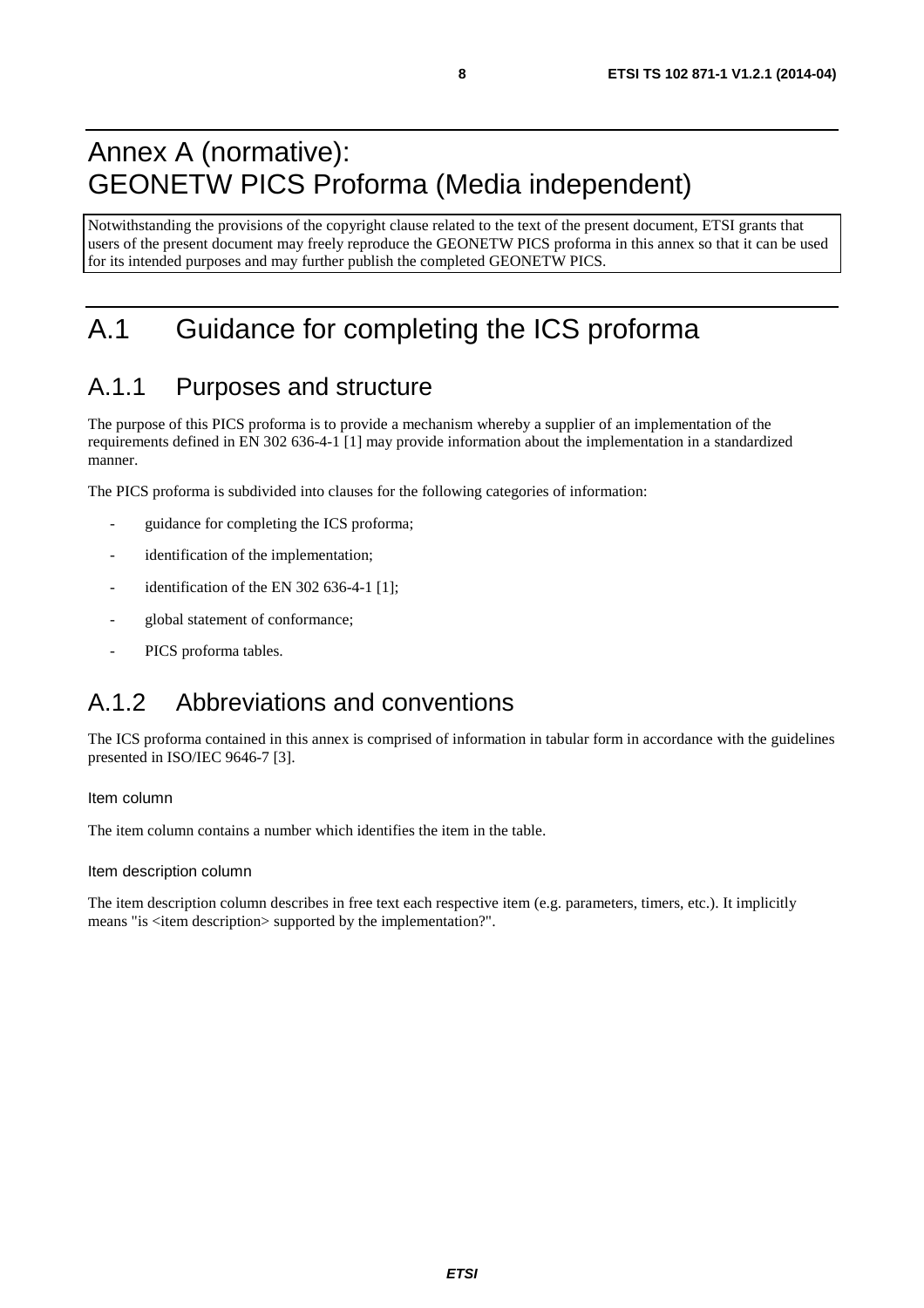#### Status column

The following notations, defined in ISO/IEC 9646-7 [3], are used for the status column:

| m            | mandatory - the capability is required to be supported.                                                                                                                                                                                                               |
|--------------|-----------------------------------------------------------------------------------------------------------------------------------------------------------------------------------------------------------------------------------------------------------------------|
| $\Omega$     | optional - the capability may be supported or not.                                                                                                                                                                                                                    |
| n/a          | not applicable - in the given context, it is impossible to use the capability.                                                                                                                                                                                        |
| $\mathbf{X}$ | prohibited (excluded) - there is a requirement not to use this capability in the given context.                                                                                                                                                                       |
| $0.\dot{1}$  | qualified optional - for mutually exclusive or selectable options from a set. "i" is an integer which<br>identifies an unique group of related optional items and the logic of their selection which is<br>defined immediately following the table.                   |
| ci           | conditional - the requirement on the capability ("m", "o", "x" or "n/a") depends on the support of<br>other optional or conditional items. "i" is an integer identifying an unique conditional status<br>expression which is defined immediately following the table. |
| $\mathbf{i}$ | irrelevant (out-of-scope) - capability outside the scope of the reference specification. No answer is<br>requested from the supplier.                                                                                                                                 |

NOTE 1: This use of "i" status is not to be confused with the suffix "i" to the "o" and "c" statuses above.

#### Reference column

The reference column makes reference to EN 302 636-4-1 [1], except where explicitly stated otherwise.

#### Support column

The support column shall be filled in by the supplier of the implementation. The following common notations, defined in ISO/IEC 9646-7 [3], are used for the support column:

|  | $Y$ or $y$ | supported by the implementation. |
|--|------------|----------------------------------|
|--|------------|----------------------------------|

N or n not supported by the implementation.

- $N/A$ , n/a or no answer required (allowed only if the status is n/a, directly or after evaluation of a conditional status).
- NOTE 2: As stated in ISO/IEC 9646-7 [3], support for a received PDU requires the ability to parse all valid parameters of that PDU. Supporting a PDU while having no ability to parse a valid parameter is non-conformant. Support for a parameter on a PDU means that the semantics of that parameter are supported.

#### Values allowed column

The values allowed column contains the type, the list, the range, or the length of values allowed. The following notations are used:

| range of values:<br>example:                        | $\leq$ min value $>$ $\leq$ max value $>$<br>520                                                                                                                                                            |
|-----------------------------------------------------|-------------------------------------------------------------------------------------------------------------------------------------------------------------------------------------------------------------|
| list of values:<br>example:<br>example:<br>example: | $\langle \text{value1}\rangle, \langle \text{value2}\rangle, , \langle \text{valueN}\rangle$<br>2, 4, 6, 8, 9<br>'1101'B, '1011'B, '1111'B<br>'0A'H, '34'H, '2F'H                                           |
| list of named values:<br>example:                   | $\langle \text{name1}\rangle(\langle \text{val1}\rangle)$ , $\langle \text{name2}\rangle(\langle \text{val2}\rangle)$ , , $\langle \text{nameN}\rangle(\langle \text{valN}\rangle)$<br>reject(1), accept(2) |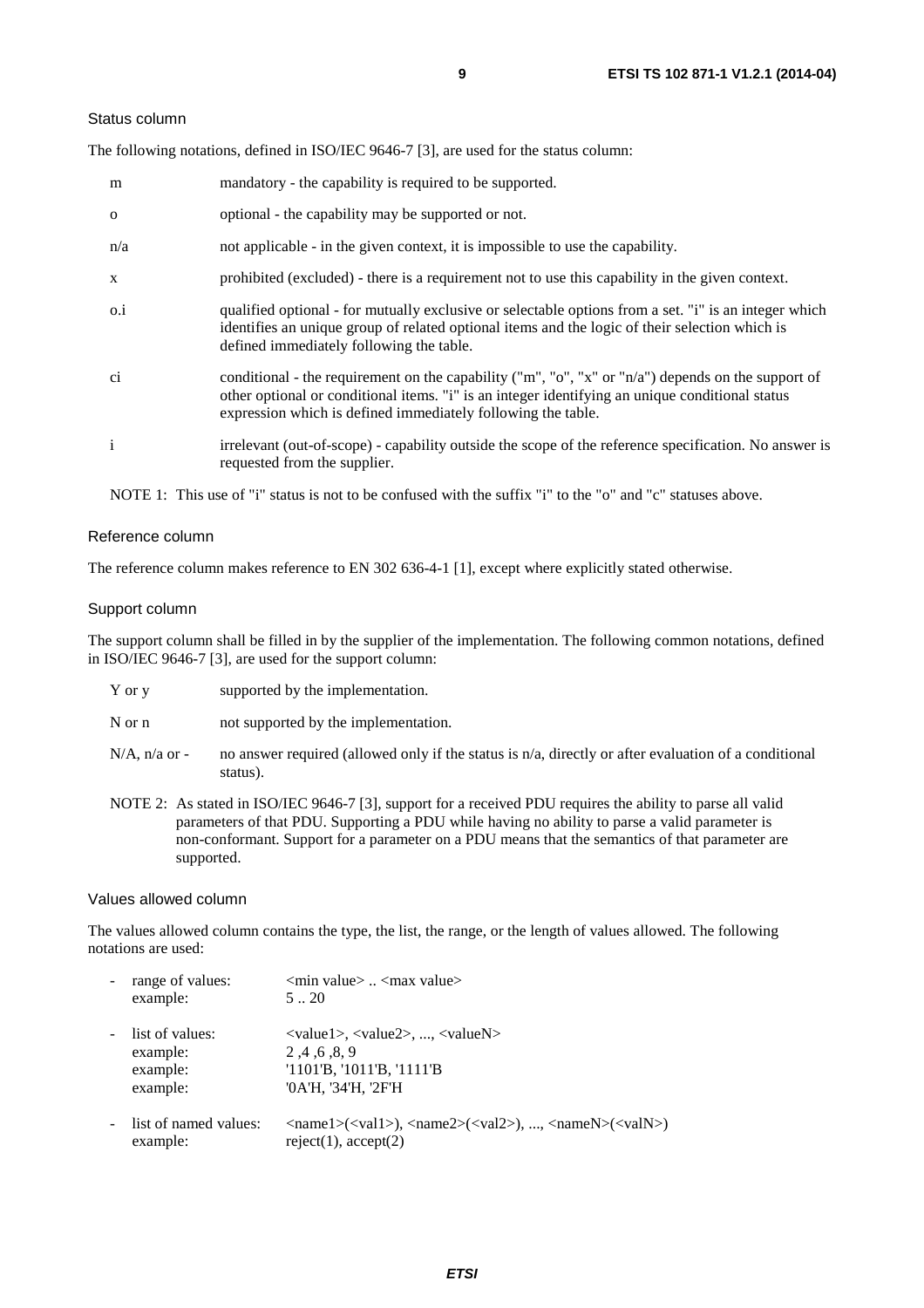| - length: | size $(\text{min size} > \dots < \text{max size})$ |
|-----------|----------------------------------------------------|
| example:  | size $(1 \ldots 8)$                                |

#### Values supported column

The values supported column shall be filled in by the supplier of the implementation. In this column, the values or the ranges of values supported by the implementation shall be indicated.

#### References to items

For each possible item answer (answer in the support column) within the ICS proforma a unique reference exists, used, for example, in the conditional expressions. It is defined as the table identifier, followed by a solidus character "/", followed by the item number in the table. If there is more than one support column in a table, the columns are discriminated by letters (a, b, etc.), respectively.

- EXAMPLE 1: A.5/4 is the reference to the answer of item 4 in table 5 of annex A.
- EXAMPLE 2: A.6/3b is the reference to the second answer (i.e. in the second support column) of item 3 in table 6 of annex A.

#### Prerequisite line

A prerequisite line takes the form: Prerequisite: <predicate>.

A prerequisite line after a clause or table title indicates that the whole clause or the whole table is not required to be completed if the predicate is FALSE.

## A.1.3 Instructions for completing the ICS proforma

The supplier of the implementation shall complete the ICS proforma in each of the spaces provided. In particular, an explicit answer shall be entered, in each of the support or supported column boxes provided, using the notation described in clause A.1.2.

If necessary, the supplier may provide additional comments in space at the bottom of the tables or separately.

More detailed instructions are given at the beginning of the different clauses of the ICS proforma.

## A.2 Identification of the implementation

Identification of the Implementation Under Test (IUT) and the system in which it resides (the System Under Test (SUT)) should be filled in so as to provide as much detail as possible regarding version numbers and configuration options.

The product supplier information and client information should both be filled in if they are different.

A person who can answer queries regarding information supplied in the ICS should be named as the contact person.

.........................................................................................................................................................................................

## A.2.1 Date of the statement

## A.2.2 Implementation Under Test (IUT) identification

IUT name:

 ......................................................................................................................................................................................... .........................................................................................................................................................................................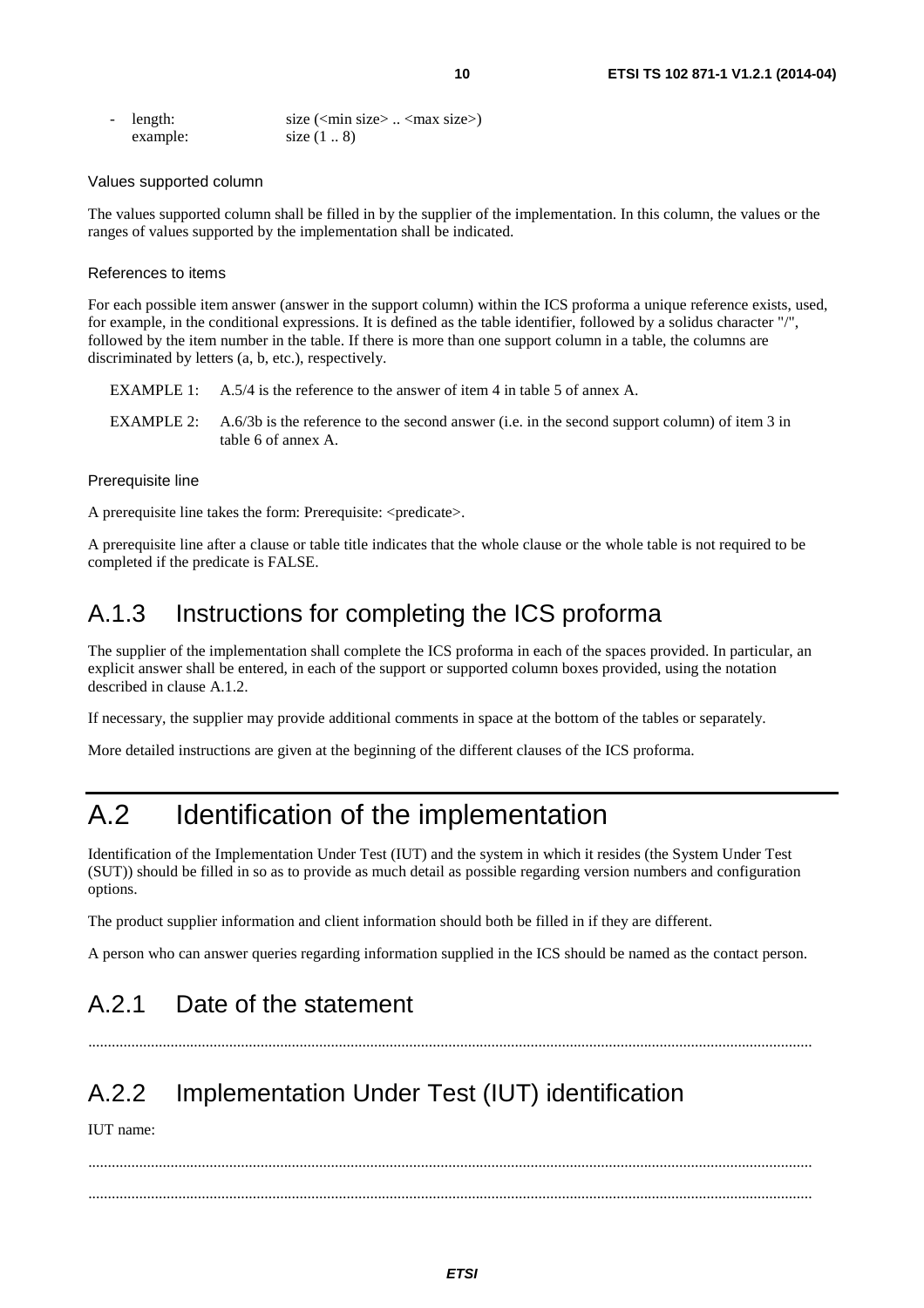$11$ 

#### System Under Test (SUT) identification  $A.2.3$

#### SUT name:

Hardware configuration: Operating system:

#### **Product supplier**  $A.2.4$

Name:

| Address:                |  |
|-------------------------|--|
|                         |  |
|                         |  |
|                         |  |
| Telephone number:       |  |
| Facsimile number:       |  |
| E-mail address:         |  |
| Additional information: |  |
|                         |  |
|                         |  |
|                         |  |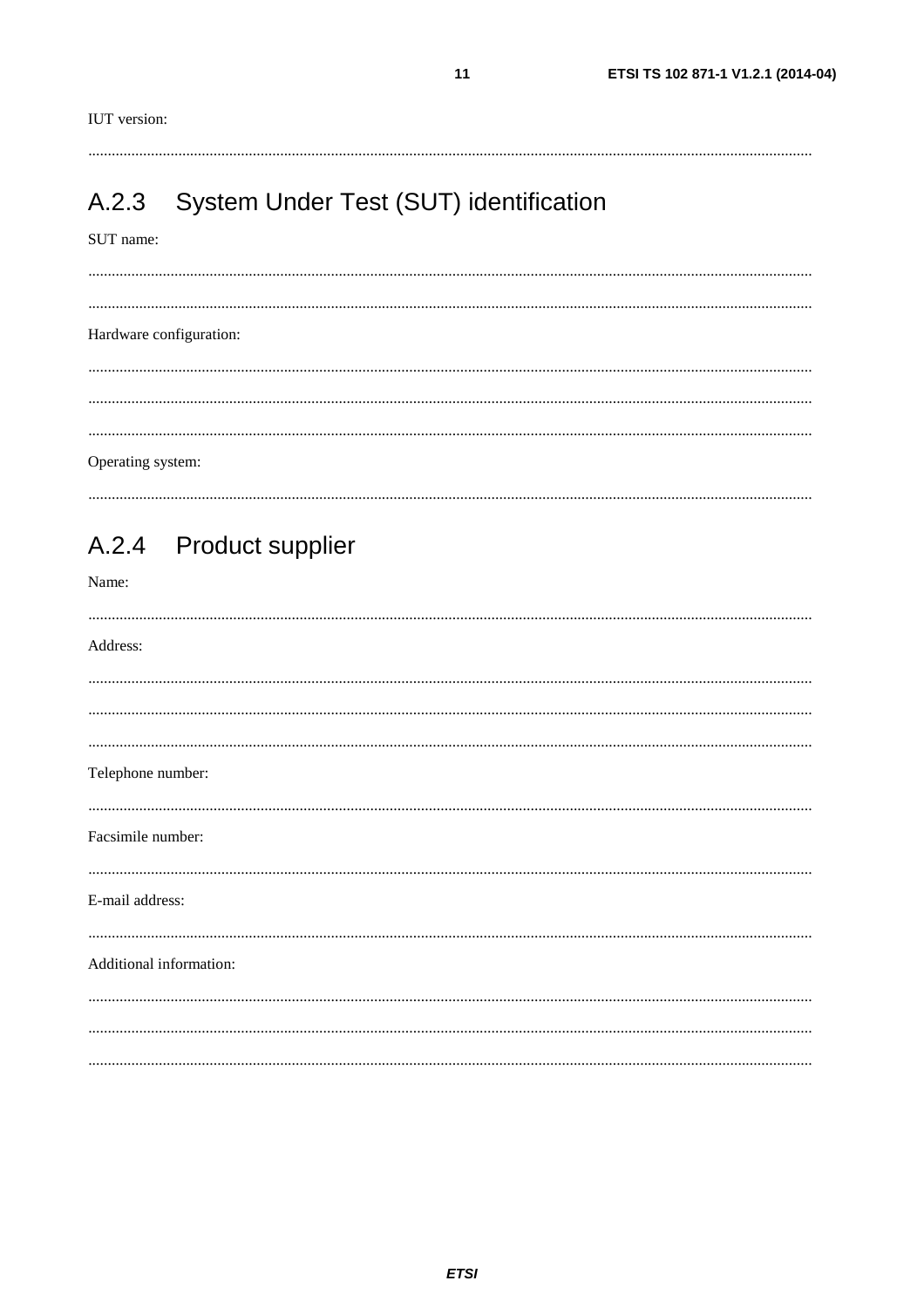| Name:<br>               |
|-------------------------|
| Address:                |
|                         |
|                         |
| Telephone number:       |
|                         |
| Facsimile number:       |
| E-mail address:         |
|                         |
| Additional information: |
|                         |

#### $A.2.5$ Client (if different from product supplier)

#### $A.2.6$ ICS contact person

(A person to contact if there are any queries concerning the content of the ICS)

| Name:                   |  |
|-------------------------|--|
| Telephone number:       |  |
| Facsimile number:       |  |
| E-mail address:         |  |
| Additional information: |  |
|                         |  |
|                         |  |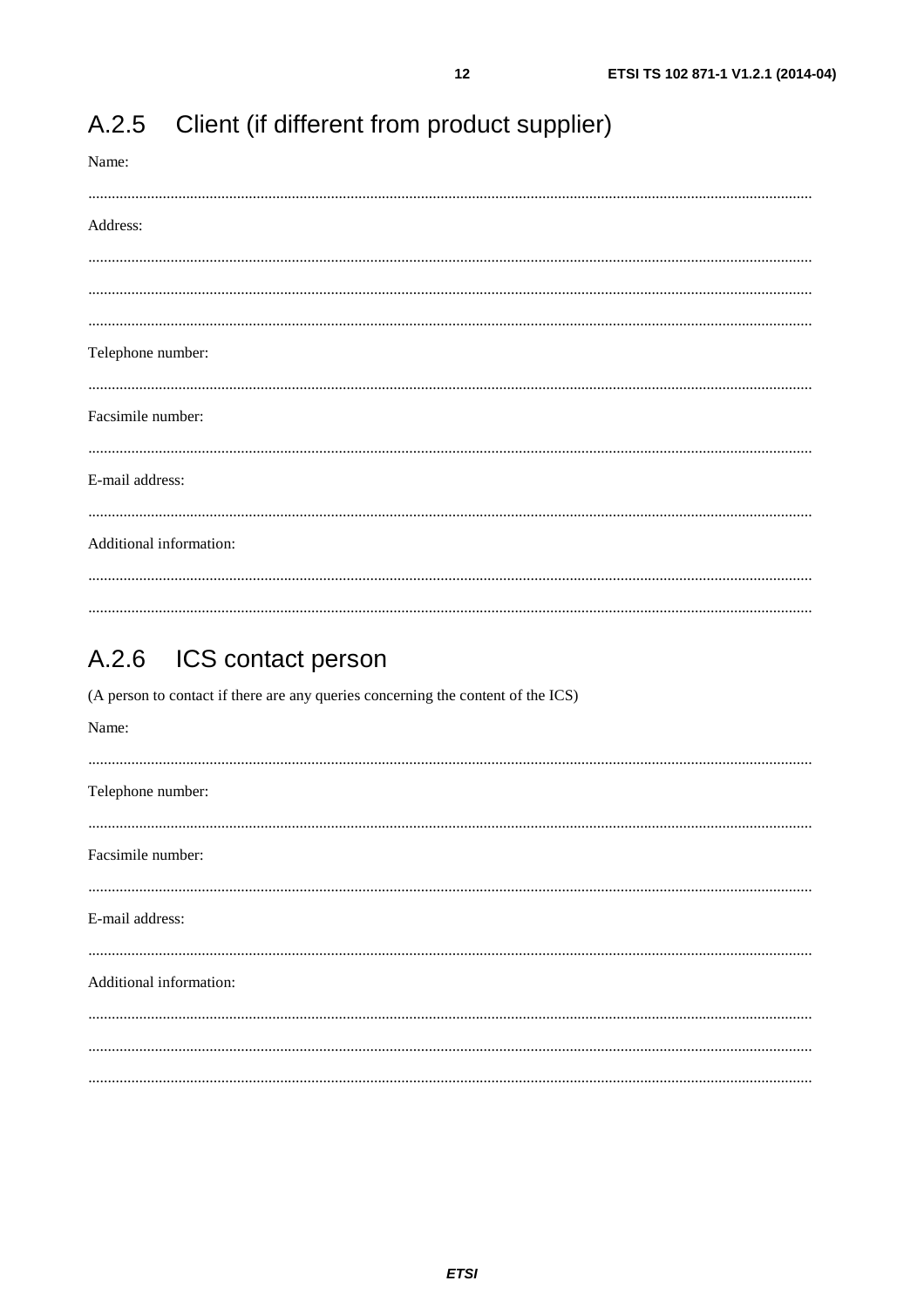## A.3 Identification of the protocol

This ICS proforma applies to the following standard:

ETSI EN 302 636-4-1 [1]: "Intelligent Transport Systems (ITS); Vehicular Communications; GeoNetworking; Part 4: Geographical addressing and forwarding for point-to-point and point-to-multipoint communications; Sub-part 1: Media independent functionalities".

## A.4 Global statement of conformance

Are all mandatory capabilities implemented? (Yes/No) ............................

NOTE: Answering "No" to this question indicates non-conformance to the GEONET standard specification. Non-supported mandatory capabilities are to be identified in the ICS, with an explanation of why the implementation is non-conforming, on pages attached to the ICS proforma.

## A.5 Tables

### A.5.1 Media independent

This clause of the ICS proforma applies to the following standard:

ETSI EN 302 636-4-1 [1]: "Intelligent Transport Systems (ITS); Vehicular Communications; GeoNetworking; Part 4: Geographical addressing and forwarding for point-to-point and point-to-multipoint communications; Sub-part 1: Media independent functionalities".

### A.5.1.1 GeoNetworking packet structure

#### **Table A.1: GeoNetworking packet structure**

| Item | Name of field   | Reference             | <b>Status</b> | <b>Support</b> |
|------|-----------------|-----------------------|---------------|----------------|
|      | Basic Header    | 8.3 1                 | ım            |                |
| 2    | Common Header   | $ 8.3 1$ <sup>*</sup> | ım            |                |
| 13   | Extended Header | 8.3,[1]               | m             |                |
| 14   | Pavload         | $8.2.2$ [1]           |               |                |

#### **Table A.2: GeoNetworking secured packet structure**

| ltem      | Name of field          | <b>Reference</b>             | <b>Status</b> | Support |
|-----------|------------------------|------------------------------|---------------|---------|
|           | Header<br><b>Basic</b> | <b>FA1</b><br>8.<br>Δ        |               |         |
| l o<br>ے، | lSecured.<br>packet    | <b>LA1</b><br><u>8.</u><br>4 | ım            |         |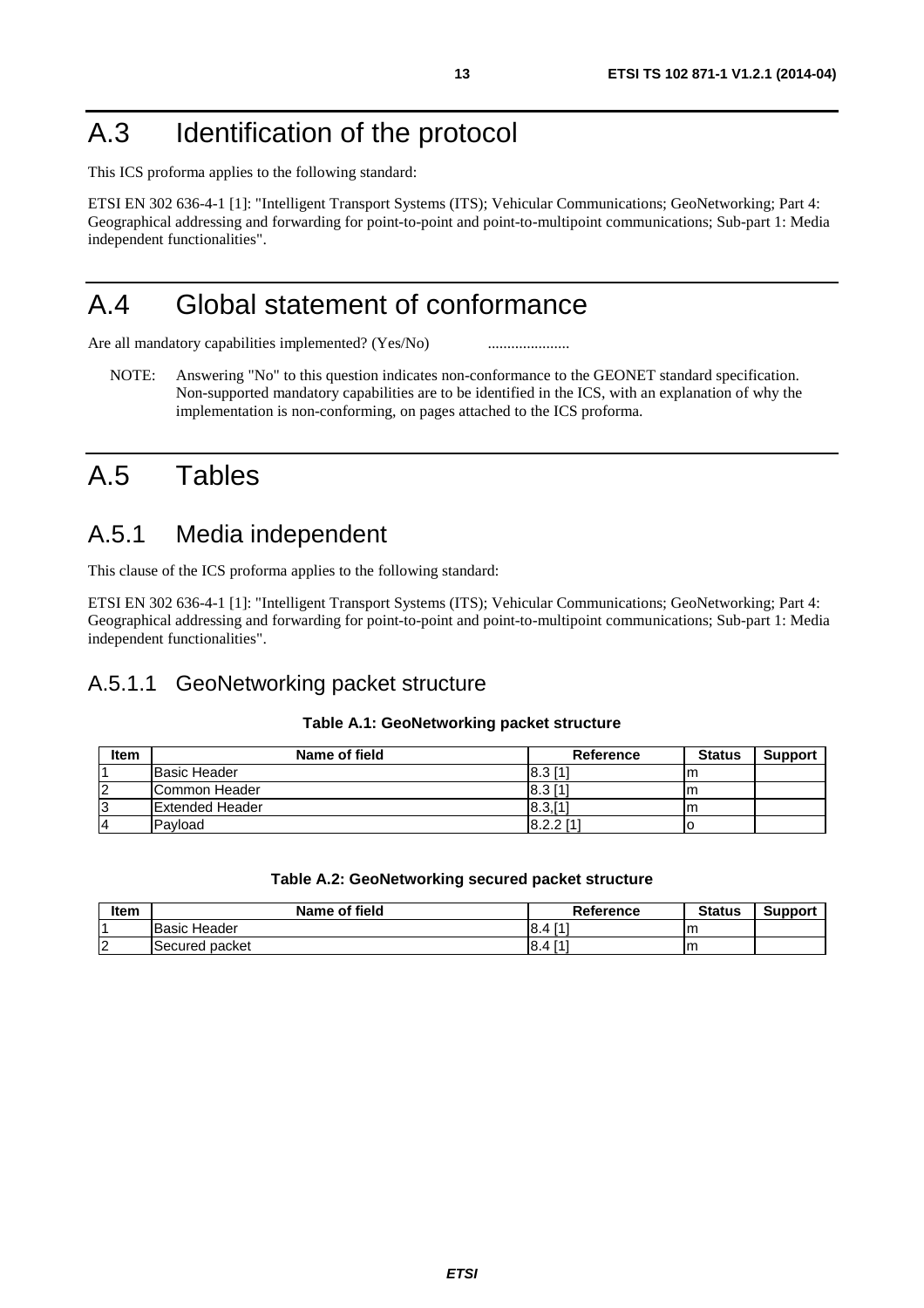### A.5.1.2 Basic Header

| Prerequisite: A.1/1 or A.2/1 |                  |           |               |                |                                                                               |  |  |  |
|------------------------------|------------------|-----------|---------------|----------------|-------------------------------------------------------------------------------|--|--|--|
| It.                          | Name of field    | Ref.      | <b>Status</b> | <b>Support</b> | <b>Value allowed</b>                                                          |  |  |  |
|                              | version          | $8.6$ [1] | Im            |                | 0255                                                                          |  |  |  |
| 2                            | next Header (NH) | $8.6$ [1] | lm            |                | 0.255,<br>Any unspecified (0),<br>Unsecured packet (1),<br>Secured packet (2) |  |  |  |
| l3                           | reserved         | 8.6[1]    | Im            |                | 8-bit unsigned integer (0)                                                    |  |  |  |
| 14                           | Lifetime (LT)    | $8.6$ [1] | m             |                | Lifetime (Table A.14)                                                         |  |  |  |
| 5                            | hop Limit (RHL)  | 8.6[1]    | Im            |                | 8-bit unsigned integer                                                        |  |  |  |

#### **Table A.3: Basic Header**

## A.5.1.3 Common Header

### **Table A.4: Common Header**

|                | Prerequisite: A.1/2     |           |               |          |                                                                                                     |
|----------------|-------------------------|-----------|---------------|----------|-----------------------------------------------------------------------------------------------------|
| It.            | Name of field           | Ref.      | <b>Status</b> | Support. | <b>Value allowed</b>                                                                                |
| $\overline{1}$ | next Header (NH)        | $8.7$ [1] | lm            |          | 0.255.<br>Any unspecified (0),<br>$BTP-A(1)$ ,<br>BTP-B (2),<br>IPV6(3)                             |
| $\overline{2}$ | reserved                | $8.7$ [1] | m             |          | 4 bit unsigned integer                                                                              |
| $\overline{3}$ | header Type (HT)        | $8.7$ [1] | m             |          | HeaderType (Table A.5)                                                                              |
| $\overline{A}$ | header Subtype (HST)    | $8.7$ [1] | m             |          | HeaderSubtype (Table A.6)                                                                           |
| $\overline{5}$ | traffic Class (TC)      | $8.7$ [1] | m             |          | 0.255.                                                                                              |
| $\overline{6}$ | flags                   | $8.7$ [1] | lm            |          | Bitstring size (8)<br>Bit 0 to 5: Reserved (0)<br>Bit 6: Type of ITS station<br>Bit 7: Reserved (0) |
| $\overline{7}$ | payload Length (PL)     | $8.7$ [1] | m             |          | 16-bit unsigned integer                                                                             |
| 8              | Maximun hop Limit (MHL) | $8.7$ [1] | m             |          | 8-bit unsigned integer                                                                              |
| 9              | reserved                | $8.7$ [1] | m             |          | 8-bit unsigned integer (0)                                                                          |

### A.5.1.3.1 HeaderType

### **Table A.5: HeaderType**

|     | <b>Prerequisite: A.4/3</b> |          |               |                |                         |      |
|-----|----------------------------|----------|---------------|----------------|-------------------------|------|
| It. | Name of field              | Ref.     | <b>Status</b> | <b>Support</b> | <b>Value allowed</b>    |      |
|     | type                       | 8.7.4[1] | Im            |                | 4 bit unsigned integer: |      |
|     |                            |          |               |                | ANY                     | (0), |
|     |                            |          |               |                | <b>BEACON</b>           | (1), |
|     |                            |          |               |                | <b>GEOUNICAST</b>       | (2), |
|     |                            |          |               |                | <b>GEOANYCAST</b>       | (3), |
|     |                            |          |               |                | <b>GEOBROADCAST</b>     | (4), |
|     |                            |          |               |                | TSB                     | (5), |
|     |                            |          |               |                | LS                      | (6)  |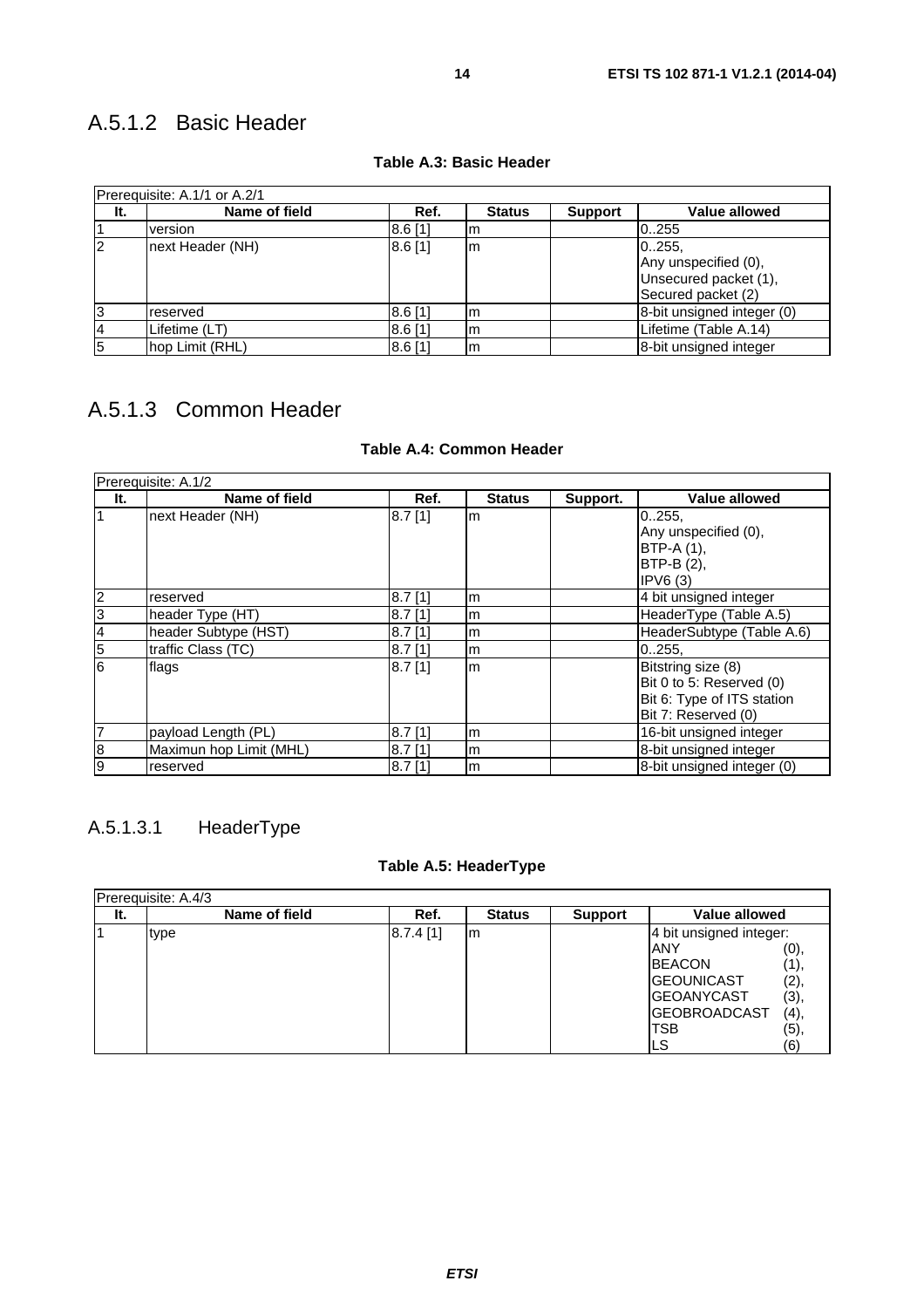### A.5.1.3.2 HeaderSubtype

|              | Prerequisite: A.4/4                                                                          |             |                                                                     |               |                                               |                                     |  |  |  |  |
|--------------|----------------------------------------------------------------------------------------------|-------------|---------------------------------------------------------------------|---------------|-----------------------------------------------|-------------------------------------|--|--|--|--|
| It.          | Name of field                                                                                |             | Ref.                                                                | <b>Status</b> | <b>Support</b>                                | Value allowed                       |  |  |  |  |
|              | type                                                                                         |             | $8.7.4$ [1]                                                         | Im            |                                               | Bitstring size (4) values:<br>c.601 |  |  |  |  |
| c.601:       |                                                                                              |             |                                                                     |               |                                               |                                     |  |  |  |  |
| <b>IELSE</b> | $IF A.4/3 == GEOANYCAST (3)$<br>value == $CIRCLE$ (0), $RECT$ (1), $ELIP$ (2)<br><b>THEN</b> |             |                                                                     |               |                                               |                                     |  |  |  |  |
| <b>IELSE</b> | $IF A.4/3 == GEOBROADCAST (4)$                                                               | <b>THEN</b> |                                                                     |               | value == $CIRCLE$ (0), $RECT$ (1), $ELIP$ (2) |                                     |  |  |  |  |
| <b>IELSE</b> | $IF A.4/3 == TSB (5)$                                                                        | THEN        | value == $SINGLE_HOP$ (0), MULTI_HOP (1)                            |               |                                               |                                     |  |  |  |  |
| <b>IELSE</b> | IF $A.4/3 == LS$ (6)                                                                         | <b>THEN</b> | value == $REQUEST$ (0), $REPLY$ (1)<br>value $==$ Unspecified $(0)$ |               |                                               |                                     |  |  |  |  |

### **Table A.6: HeaderSubtype**

### A.5.1.4 Extended Header

### A.5.1.4.1 GUC packet

### **Table A.7: GUC Header**

| <b>Prerequisite: A.1/3</b> |                                     |             |               |                |                                  |  |  |  |
|----------------------------|-------------------------------------|-------------|---------------|----------------|----------------------------------|--|--|--|
| It.                        | Name of field                       | Ref.        | <b>Status</b> | <b>Support</b> | Value allowed                    |  |  |  |
|                            | Sequence Number (SN)                | $8.8.2$ [1] | Im            |                | 16-bit unsigned integer.         |  |  |  |
| 12                         | Reserved                            | $8.8.2$ [1] | Im            |                | 16-bit unsigned integer (0)      |  |  |  |
| 13                         | Source Position Vector (SO PV)      | $8.8.2$ [1] | lm            |                | LongPositionVector (Table A.16)  |  |  |  |
| $\overline{A}$             | Destination Position Vector (DE PV) | $8.8.2$ [1] | Im            |                | ShortPositionVector (Table A.17) |  |  |  |

### A.5.1.4.2 TSB packet

### **Table A.8: TSB Header**

| <b>IPrerequisite: A.1/3</b> |                                |             |               |                |                                 |  |  |  |  |
|-----------------------------|--------------------------------|-------------|---------------|----------------|---------------------------------|--|--|--|--|
| It.                         | Name of field                  | Ref.        | <b>Status</b> | <b>Support</b> | Value allowed                   |  |  |  |  |
|                             | Sequence Number (SN)           | $8.8.3$ [1] | lm            |                | 16-bit unsigned integer.        |  |  |  |  |
|                             | Reserved                       | $8.8.3$ [1] | lm            |                | 16-bit unsigned integer (0)     |  |  |  |  |
| 13                          | Source Position Vector (SO PV) | [8.8.3]     | lm            |                | LongPositionVector (Table A.16) |  |  |  |  |

### A.5.1.4.3 SHB packet

### **Table A.9: SHB Header**

|          | <b>Prerequisite: A.1/3</b>     |             |               |                |                                 |
|----------|--------------------------------|-------------|---------------|----------------|---------------------------------|
| It.      | Name of field                  | Ref.        | <b>Status</b> | <b>Support</b> | Value allowed                   |
|          | Source Position Vector (SO PV) | $8.8.4$ [1] | Im            |                | LongPositionVector (Table A.16) |
| l Q<br>▵ | Reserved                       | [8.8.4]     | Im            |                | 32-bit unsigned integer (0)     |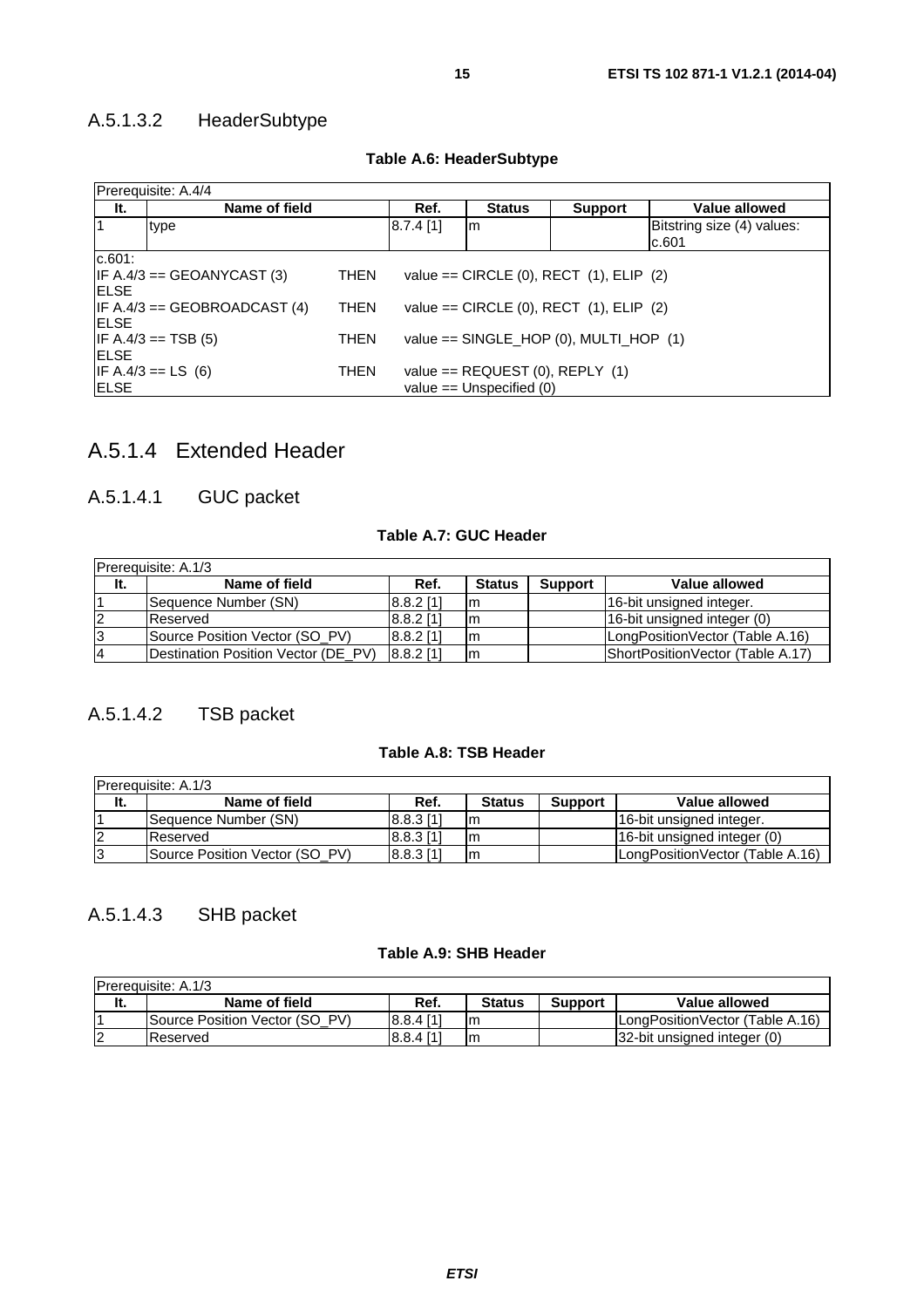### A.5.1.4.4 GBC/GAC packet

### **Table A.10: GBC/GAC Header**

| Prerequisite: A.1/3 |                                |             |               |                |                                 |  |  |  |
|---------------------|--------------------------------|-------------|---------------|----------------|---------------------------------|--|--|--|
| It.                 | Name of field                  | Ref.        | <b>Status</b> | <b>Support</b> | Value allowed                   |  |  |  |
|                     | Sequence Number (SN)           | $8.8.5$ [1] | lm            |                | 16-bit unsigned integer.        |  |  |  |
| 2                   | Reserved                       | $8.8.5$ [1] | lm            |                | 16-bit unsigned integer (0)     |  |  |  |
| 3                   | Source Position Vector (SO_PV) | $8.8.5$ [1] | Im            |                | LongPositionVector (Table A.16) |  |  |  |
|                     | <b>GeoAreaPos</b>              | $8.8.5$ [1] | lm            |                | Position (Table A.15)           |  |  |  |
| 5                   | Distance a                     | $8.8.5$ [1] | lm            |                | 16-bit unsigned integer         |  |  |  |
| 6                   | Distance b                     | $8.8.5$ [1] | lm            |                | 16-bit unsigned integer         |  |  |  |
|                     | Angle                          | $8.8.5$ [1] | Im            |                | 16-bit unsigned integer         |  |  |  |
| 8                   | Reserved                       | $8.8.5$ [1] | Im            |                | 16-bit unsigned integer         |  |  |  |

### A.5.1.4.5 BEACON packet

#### **Table A.11: BEACON Header**

| <b>Prerequisite: A.1/3</b>        |             |               |          |                                 |
|-----------------------------------|-------------|---------------|----------|---------------------------------|
| Name of field                     | Ref.        | <b>Status</b> | Support. | Value allowed                   |
| Source Position Vector (SO<br>PV) | $8.8.6$ [1] | Im            |          | LongPositionVector (Table A.16) |

### A.5.1.4.6 LS Request header

### **Table A.12: LS Request header**

| <b>IPrerequisite: A.1/3</b> |                                |                      |               |                |                                 |  |  |  |
|-----------------------------|--------------------------------|----------------------|---------------|----------------|---------------------------------|--|--|--|
| It.                         | Name of field                  | Ref.                 | <b>Status</b> | <b>Support</b> | Value allowed                   |  |  |  |
|                             | Sequence Number (SN)           | 8.8.7 <sub>[1]</sub> | Im            |                | 16-bit unsigned integer.        |  |  |  |
|                             | Reserved                       | $8.8.7$ [1]          | lm            |                | 16-bit unsigned integer (0)     |  |  |  |
| 13                          | Source Position Vector (SO PV) | $ 8.8.7 1\rangle$    | lm            |                | LongPositionVector (Table A.16) |  |  |  |
| 14                          | Request                        | $8.8.7$ [1]          | Im            |                | IGN Addr (Table A.18)           |  |  |  |

### A.5.1.4.7 LS Reply header

### **Table A.13: LS Reply header**

| Prerequisite: A.1/3 |                                     |             |               |                |                                  |  |  |  |
|---------------------|-------------------------------------|-------------|---------------|----------------|----------------------------------|--|--|--|
| It.                 | Name of field                       | Ref.        | <b>Status</b> | <b>Support</b> | Value allowed                    |  |  |  |
|                     | Sequence Number (SN)                | $8.8.8$ [1] | Im            |                | 16-bit unsigned integer.         |  |  |  |
| 12                  | <b>Reserved</b>                     | $8.8.8$ [1] | Im            |                | 16-bit unsigned integer (0)      |  |  |  |
| 13                  | Source Position Vector (SO PV)      | $8.8.8$ [1] | Im            |                | LongPositionVector (Table A.16)  |  |  |  |
| 14                  | Destination Position Vector (DE PV) | $8.8.8$ [1] | Im            |                | ShortPositionVector (Table A.17) |  |  |  |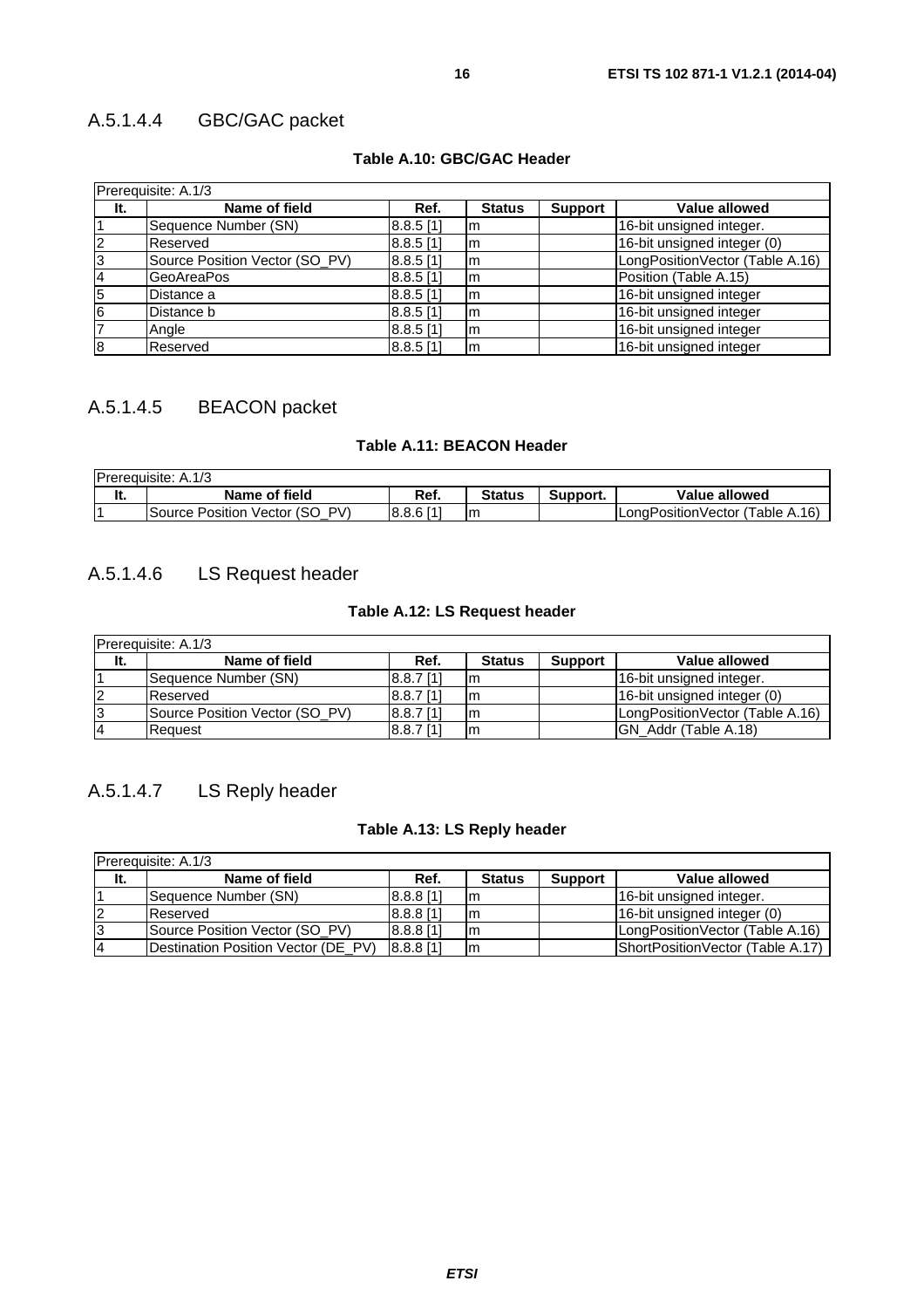### A.5.1.5.1 Lifetime

### **Table A.14: Lifetime**

| Prereguisite: A.3/2 |               |             |               |          |                                                                                          |
|---------------------|---------------|-------------|---------------|----------|------------------------------------------------------------------------------------------|
| It.                 | Name of field | Ref.        | <b>Status</b> | Support. | Value allowed                                                                            |
|                     | multiplier    | 8.6.4 [1]   | Im            |          | Bitstring size $(6) == (0.63)$                                                           |
| 12                  | base          | $8.6.4$ [1] | Im            |          | Bitstring size (2) value<br>$ 50 \text{ ms } (0),$<br>1 s (1),<br>10 s (2),<br>100 s (3) |

### A.5.1.5.2 Position

### **Table A.15: Position**

| Prerequisite: A.10/4 or A.16/3 or A.17/3 |                  |                    |               |          |                        |  |
|------------------------------------------|------------------|--------------------|---------------|----------|------------------------|--|
| It.                                      | Name of field    | Ref.               | <b>Status</b> | Support. | Value allowed          |  |
|                                          | Latitude (Lat)   | 8.5.2.2<br>8.8.5.2 | Im            |          | 32-bit signed integer  |  |
| 12                                       | Longitude (Long) | 8.5.2.2<br>8.8.5.2 | m             |          | 32-bit signed integer. |  |

### A.5.1.5.3 LongPositionVector

### **Table A.16: LongPositionVector**

| Prerequisite: A.7/3 or A.8/3 or A.9/1 or A.10/3 or A.11/1 or A.12/3 or A.13/3 |                                 |             |               |                |                         |  |  |
|-------------------------------------------------------------------------------|---------------------------------|-------------|---------------|----------------|-------------------------|--|--|
| It.                                                                           | Name of field                   | Ref.        | <b>Status</b> | <b>Support</b> | Value allowed           |  |  |
|                                                                               | GeoNetworking address (GN_Addr) | $8.5.2$ [1] | Im            |                | GN_Addr (Table A.18)    |  |  |
| 12                                                                            | Time Stamp (TST)                | $8.5.2$ [1] | Im            |                | 32-bit unsigned integer |  |  |
| l3                                                                            | Latitude/Longitude              | $8.5.2$ [1] | Im            |                | Position (Table A.15)   |  |  |
| 14                                                                            | Position accuraty (PAI)         | $8.5.2$ [1] | Im            |                | 1-bit unsigned integer  |  |  |
| 15                                                                            | Speed (S)                       | $8.5.2$ [1] | Im            |                | 15-bit signed integer   |  |  |
| 6                                                                             | Heading (H)                     | $8.5.2$ [1] | Im            |                | 16-bit unsigned integer |  |  |

### A.5.1.5.4 ShortPositionVector

### **Table A.17: ShortPositionVector**

| Prerequisite: A.7/4 or A.13/4 |                                 |                      |               |                |                         |  |
|-------------------------------|---------------------------------|----------------------|---------------|----------------|-------------------------|--|
| It.                           | Name of field                   | Ref.                 | <b>Status</b> | <b>Support</b> | Value allowed           |  |
|                               | GeoNetworking address (GN Addr) | 8.5.3 11             | Im            |                | IGN Addr (Table A.18)   |  |
| 12                            | Time Stamp (TST)                | 8.5.3 <sub>[1]</sub> | Im            |                | 32-bit unsigned integer |  |
| 13                            | Latitude/Longitude              | $8.5.3$ [1]          | Im            |                | IPosition (Table A.15)  |  |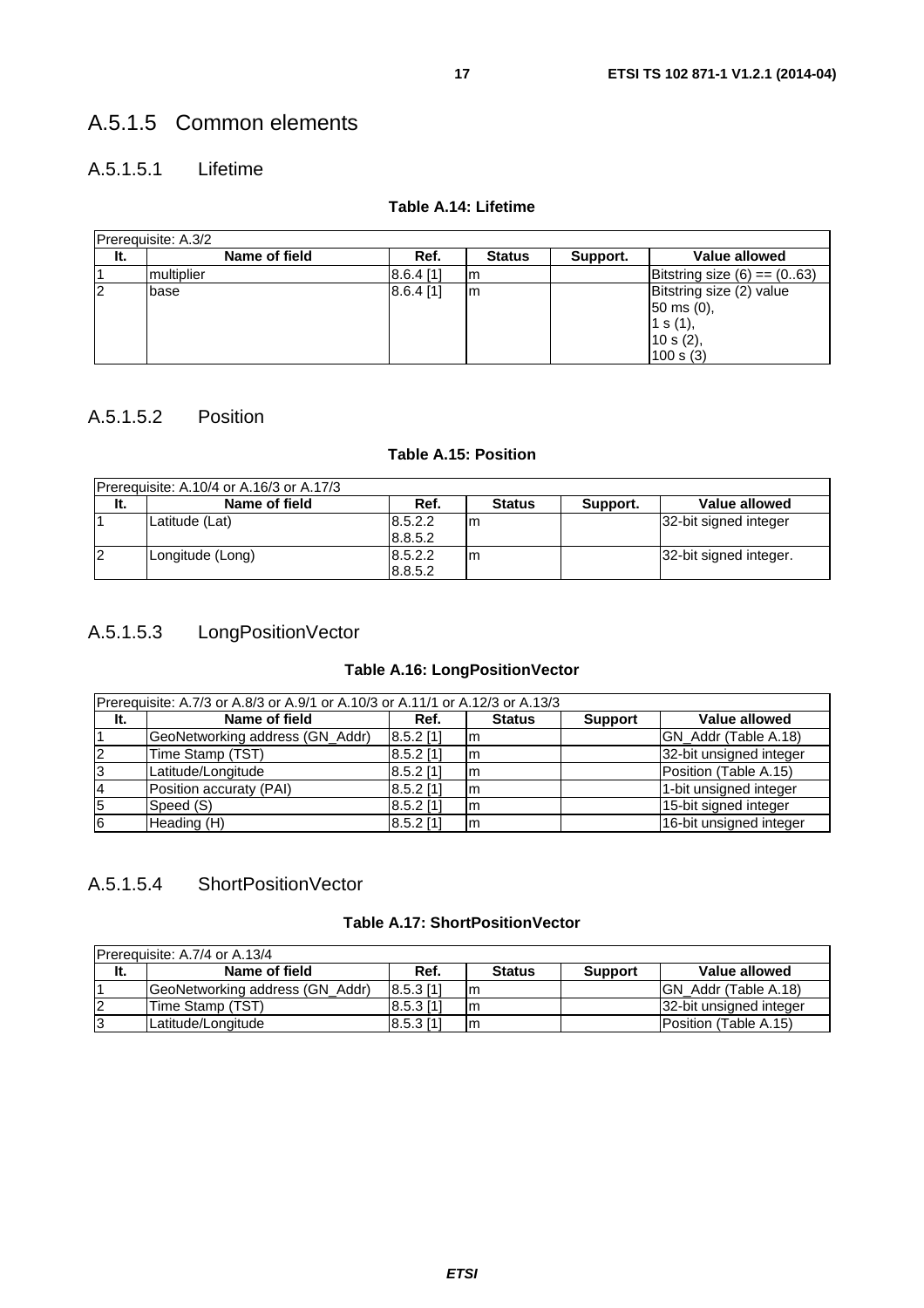### A.5.1.5.5 GN\_Addr

|                | Prerequisite: A.12/4 or A.16/1 or A.17/1 |           |               |                |                                       |  |  |  |  |  |
|----------------|------------------------------------------|-----------|---------------|----------------|---------------------------------------|--|--|--|--|--|
| It.            | Name of field                            | Ref.      | <b>Status</b> | <b>Support</b> | <b>Value allowed</b>                  |  |  |  |  |  |
| 1              | Configuration (M)                        | $6.3$ [1] | m             |                | 1 bit unsigned integer                |  |  |  |  |  |
|                |                                          |           |               |                | 1= the address is manually configured |  |  |  |  |  |
|                |                                          |           |               |                | $0 =$ otherwise                       |  |  |  |  |  |
| $\overline{2}$ | <b>ITS Station Type (ST)</b>             | 6.3[1]    | m             |                | 4 bits unsigned integer               |  |  |  |  |  |
|                |                                          |           |               |                | <b>Unknown</b><br>0                   |  |  |  |  |  |
|                |                                          |           |               |                | Pedestrian                            |  |  |  |  |  |
|                |                                          |           |               |                | Cyclist                               |  |  |  |  |  |
|                |                                          |           |               |                | 3<br>Moped                            |  |  |  |  |  |
|                |                                          |           |               |                | Motorcycle<br>4                       |  |  |  |  |  |
|                |                                          |           |               |                | 5<br>Passenger Car                    |  |  |  |  |  |
|                |                                          |           |               |                | 6<br><b>Bus</b>                       |  |  |  |  |  |
|                |                                          |           |               |                | Light Truck                           |  |  |  |  |  |
|                |                                          |           |               |                | <b>Heavy Truck</b><br>8               |  |  |  |  |  |
|                |                                          |           |               |                | 9<br>Trailer                          |  |  |  |  |  |
|                |                                          |           |               |                | 10<br><b>Special Vehicle</b>          |  |  |  |  |  |
|                |                                          |           |               |                | 11<br>Tram                            |  |  |  |  |  |
|                |                                          |           |               |                | Road Side Unit<br>15                  |  |  |  |  |  |
| 3              | ITS Station Country Code (SCC)           | $6.3$ [1] | m             |                | 10 bits unsigned integer              |  |  |  |  |  |
| $\overline{4}$ | LL ADDR (MID)                            | $6.3$ [1] | lm            |                | 48 bits unsigned integer              |  |  |  |  |  |

### **Table A.18: GN\_Addr**

## A.5.1.6 Protocol operation

### **Table A.19: Protocol operation**

| ltem     | Name of field          | <b>Reference</b>   | <b>Status</b> | <b>Support</b> |
|----------|------------------------|--------------------|---------------|----------------|
|          | Network management     | <b>LA1</b><br>9.2  | ım            |                |
| הו<br>ı∠ | <b>Packet handling</b> | <b>F41</b><br>l9.3 | ım            |                |

### A.5.1.6.1 Network management

### **Table A.20: Network management**

| Prerequisite: A.19/1 |                                       |              |               |                |
|----------------------|---------------------------------------|--------------|---------------|----------------|
| <b>Item</b>          | Name of field                         | Reference    | <b>Status</b> | <b>Support</b> |
|                      | Address configuration                 | $19.2.1$ [1] |               |                |
|                      | Local position vector and time update | $9.2.2$ [1   | m             |                |
|                      | Beaconing                             | [9.2.3]      |               |                |
|                      | Location service                      | $9.2.4$ [1   |               |                |

### A.5.1.6.1.1 Address configuration

### **Table A.21: Address configuration**

|             | Prerequisite: A.201             |                |               |                |
|-------------|---------------------------------|----------------|---------------|----------------|
| <b>Item</b> | Name of field                   | Reference      | <b>Status</b> | <b>Support</b> |
|             | Auto-address configuration      | $19.2.1.2$ [1] | lm            |                |
|             | Managed address configuration   | $9.2.1.3$ [1]  | ım            |                |
|             | Anonymous address configuration | $19.2.1.4$ [1] | lm            |                |
|             | Duplicate address detection     | [9.2.1.5]      | ım            |                |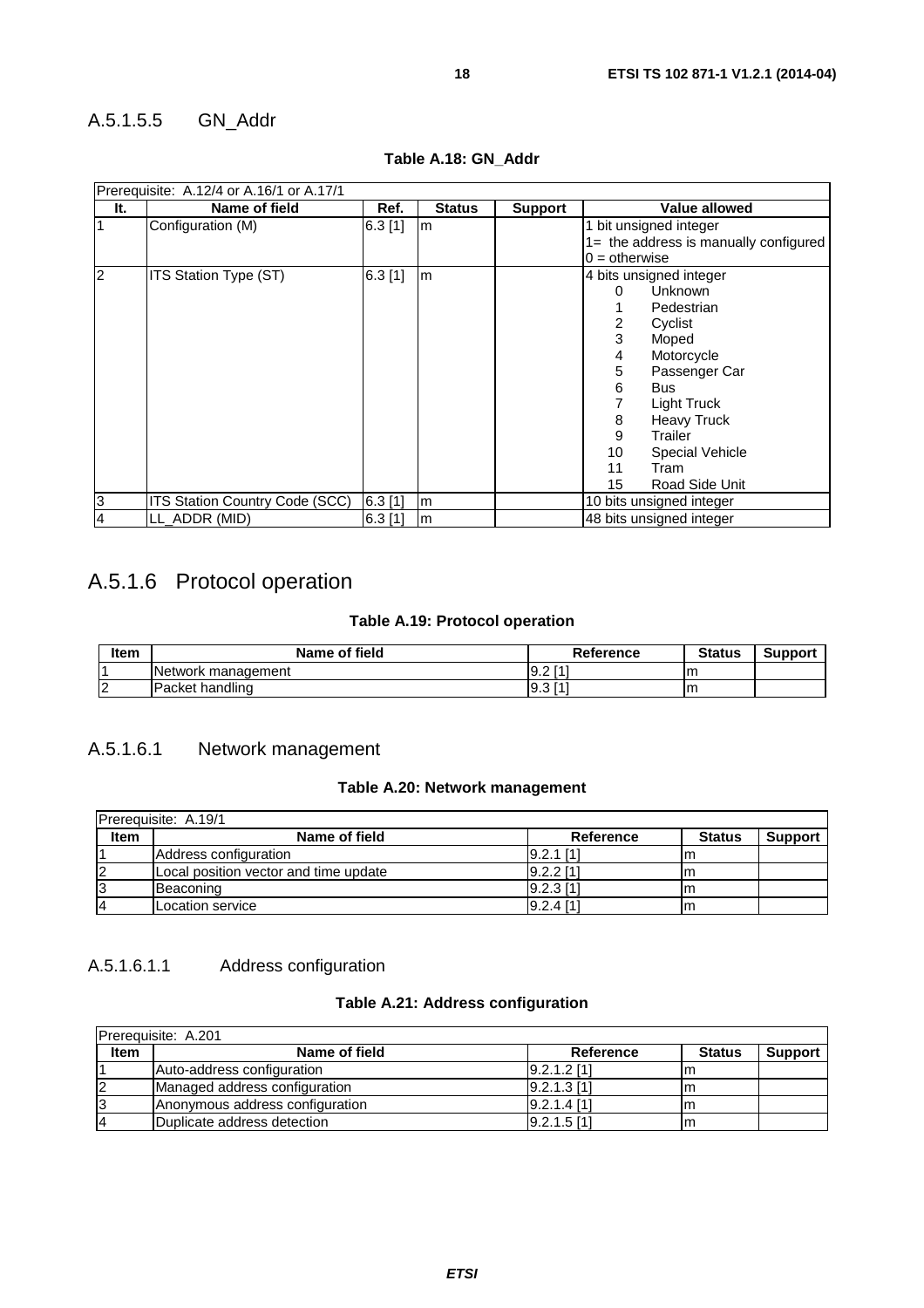A.5.1.6.1.1.1 Managed address configuration

### **Table A.22: Managed address configuration**

|             | Prerequisite: A.21/2          |                   |               |                |
|-------------|-------------------------------|-------------------|---------------|----------------|
| <b>Item</b> | Name of field                 | Reference         | <b>Status</b> | <b>Support</b> |
|             | Initial address configuration | [9.2.1.3.1]       | ıη            |                |
|             | Address update                | $[9.2.1.3.2]$ [1] | ıπ            |                |

### A.5.1.6.1.2 Local position vector and time update

### **Table A.23: Local position and time update**

|             | <b>Prerequisite: A.202</b>   |               |               |                |
|-------------|------------------------------|---------------|---------------|----------------|
| <b>Item</b> | Name of field                | Reference     | <b>Status</b> | <b>Support</b> |
|             | Local position vector update | $9.2.2.2$ [1] | ıη            |                |
|             | Time update                  | $9.2.2.3$ [1] | m             |                |

### A.5.1.6.2 Packet handling

### **Table A.24: Packet handling**

|                | Prerequisite: A.19/2             |                  |               |                |  |
|----------------|----------------------------------|------------------|---------------|----------------|--|
| <b>Item</b>    | Name of field                    | <b>Reference</b> | <b>Status</b> | <b>Support</b> |  |
|                | Basic Header field settings      | $[9.3.2]$ [1]    | m             |                |  |
| $\overline{c}$ | Basic Header processing          | $9.3.3$ [1]      | m             |                |  |
| 3              | Common Header field settings     | $9.3.4$ [1]      | m             |                |  |
| 14             | Common Header processing         | $9.3.5$ [1]      | m             |                |  |
| 5              | Beacon packet handling           | $9.3.6$ [1]      | m             |                |  |
| 6              | Location service packet handling | $[9.3.7]$ [1]    | m             |                |  |
|                | GUC packet handling              | $9.3.8$ [1]      | m             |                |  |
| 8              | TSB packet handling              | $9.3.9$ [1]      | m             |                |  |
| 9              | SHB packet handling              | 9.3.10[1]        | m             |                |  |
| 10             | GBC packet handling              | 19.3.11 [1]      | m             |                |  |
| l 11           | GAC packet handling              | 9.3.12 [1]       | m             |                |  |

### A.5.1.6.2.1 Beacon packet handling

### **Table A.25: Beacon packet handling**

|             | <b>Prerequisite: A.24/5</b> |               |               |                |
|-------------|-----------------------------|---------------|---------------|----------------|
| <b>Item</b> | Name of field               | Reference     | <b>Status</b> | <b>Support</b> |
|             | Source operations           | $9.3.6.2$ [1] | Im            |                |
|             | <b>Receiver operations</b>  | [9.3.6.3]     | Im            |                |

### A.5.1.6.2.2 Location service packet handling

### **Table A.26: Location service packet handling**

| <b>IPrerequisite: A.24/6</b> |                                                 |                   |               |                |  |  |
|------------------------------|-------------------------------------------------|-------------------|---------------|----------------|--|--|
| <b>Item</b>                  | Name of field                                   | Reference         | <b>Status</b> | <b>Support</b> |  |  |
|                              | Source operation for initial LS Request         | $[9.3.7.1.2]$ [1] | ım            |                |  |  |
| 12                           | Source operation for LS Request re-transmission | [9.3.7.1.3]       | ım            |                |  |  |
| 13                           | Source operation for LS Reply                   | [9.3.7.1.4]       | ım            |                |  |  |
| 14                           | Forwarder operations                            | [9.3.7.2]         |               |                |  |  |
| 15                           | Destination operations                          | [9.3.7.3]         |               |                |  |  |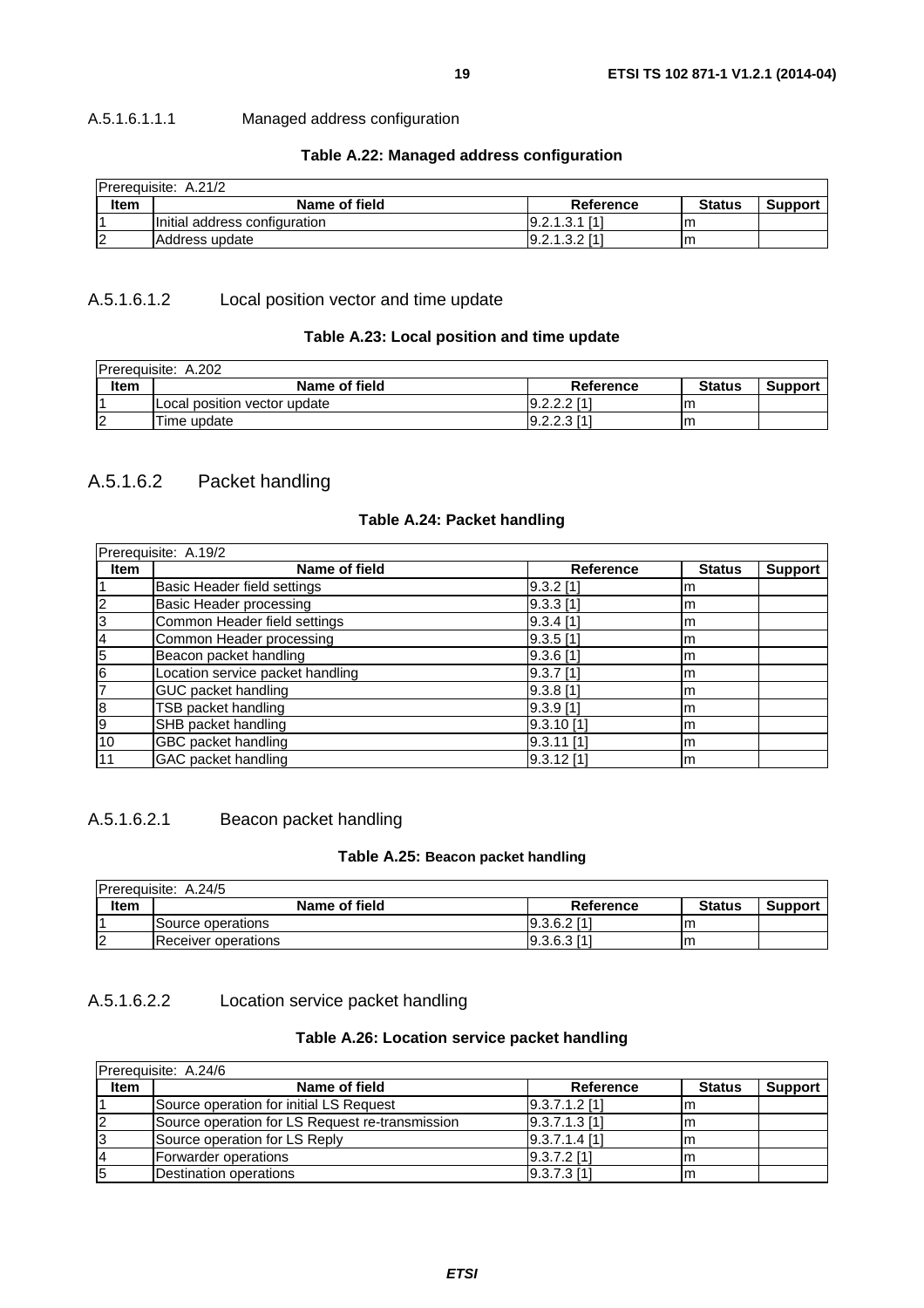### A.5.1.6.2.3 GUC Packet handling

### **Table A.27: GUC Packet handling**

| <b>Prerequisite: A.24/7</b> |                        |                |               |                |  |
|-----------------------------|------------------------|----------------|---------------|----------------|--|
| <b>Item</b>                 | Name of field          | Reference      | <b>Status</b> | <b>Support</b> |  |
|                             | lSource operations     | $9.3.8.2$ [1]  |               |                |  |
|                             | IForwarder operations  | $19.3.8.3$ [1] | ım            |                |  |
|                             | Destination operations | l9.3.8.4 [1]   | ıη            |                |  |

### A.5.1.6.2.4 TSB Packet handling

### **Table A.28: TSB Packet handling**

| IPrerequisite: A.24/8 |                                   |                 |               |                |  |  |
|-----------------------|-----------------------------------|-----------------|---------------|----------------|--|--|
| Item                  | Name of field                     | Reference       | <b>Status</b> | <b>Support</b> |  |  |
|                       | Source operations                 | $[9.3.9.2]$ [1] | ım            |                |  |  |
| ın                    | Forwarder and receiver operations | [9.3.9.3]       | Im            |                |  |  |

### A.5.1.6.2.5 SHB Packet handling

### **Table A.29: SHB Packet handling**

| <b>IPrerequisite: A.24/9</b> |                          |                |               |                |  |  |
|------------------------------|--------------------------|----------------|---------------|----------------|--|--|
| <b>Item</b>                  | Name of field            | Reference      | <b>Status</b> | <b>Support</b> |  |  |
|                              | <b>Source operations</b> | $19.3.10.2$ [1 | Im            |                |  |  |
|                              | Receiver operations      | [9.3.10.3]     | m             |                |  |  |

### A.5.1.6.2.6 GBC Packet handling

#### **Table A.30: GBC Packet handling**

| <b>IPrerequisite: A.24/10</b> |                                    |                 |               |                |  |  |
|-------------------------------|------------------------------------|-----------------|---------------|----------------|--|--|
| <b>Item</b>                   | Name of field                      | Reference       | <b>Status</b> | <b>Support</b> |  |  |
|                               | Source operations                  | $19.3.11.2$ [1] | Im            |                |  |  |
|                               | IForwarder and receiver operations | 19.3.11.3 [1]   | m             |                |  |  |

### A.5.1.6.2.7 GAC Packet handling

### **Table A.31: GAC Packet handling**

| <b>IPrerequisite: A.24/11</b> |                                   |             |               |                |  |  |
|-------------------------------|-----------------------------------|-------------|---------------|----------------|--|--|
| <b>Item</b>                   | Name of field                     | Reference   | <b>Status</b> | <b>Support</b> |  |  |
|                               | Source operations                 | [9.3.12.2]  | Im            |                |  |  |
|                               | Forwarder and receiver operations | 19.3.12.311 | Im            |                |  |  |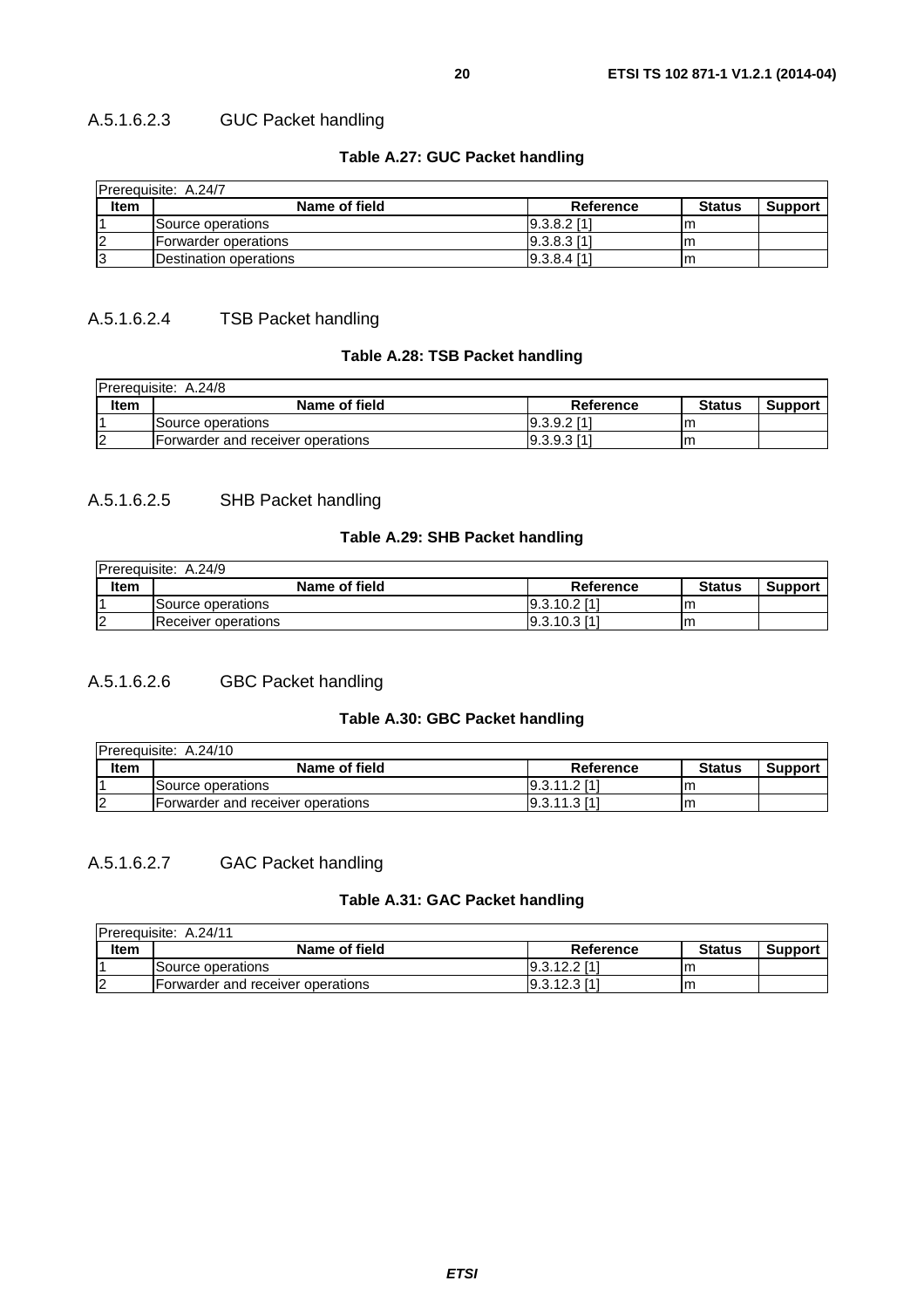## A.5.1.7 Protocol constants

| Item            | <b>Constants</b>                     | Ref.        | <b>Status</b> | <b>Support</b> | <b>Value allowed</b>                                           |
|-----------------|--------------------------------------|-------------|---------------|----------------|----------------------------------------------------------------|
| $\mathbf{1}$    | itsGnLocalGnAddr                     | Annex G [1] | m             |                |                                                                |
| $\overline{2}$  | itsGnLocalAddrConfMethod             | Annex G [1] | m             |                | Auto (0)                                                       |
|                 |                                      |             |               |                | Managed (1)                                                    |
| 3               | itsGnProtocolVersion                 | Annex G [1] | m             |                | [1] V1.2.0 (0)                                                 |
| 4               | itsGnStationType                     | Annex G [1] | m             |                | Unknown (0), Pedestrian (1)                                    |
|                 |                                      |             |               |                | Cyclist (2), Moped (3)                                         |
|                 |                                      |             |               |                | Motorcycle (4), PassengerCar (5)                               |
|                 |                                      |             |               |                | Bus (6), LightTruck (7)                                        |
|                 |                                      |             |               |                | HeavyTruck (8), Trailer (9)<br>SpecialVehicles (10), Tram (11) |
|                 |                                      |             |               |                | RoadSideUnit (15)                                              |
| $\overline{5}$  | <b>itsGnIsMobile</b>                 | Annex G [1] | m             |                | Stationary (0)                                                 |
|                 |                                      |             |               |                | Mobile (1)                                                     |
| $6\phantom{.}6$ | itsGnIfType                          | Annex G [1] | m             |                | Unspecified (0)                                                |
|                 |                                      |             |               |                | ITS-G5 (1)                                                     |
| $\overline{7}$  | itsGnMinimumUpdateFrequencyLPV       | Annex G [1] | m             |                | Vehicle ITS Station (1 000)                                    |
|                 |                                      |             |               |                | Roadside ITS Station (0)                                       |
| $\overline{8}$  | itsGnMaxSduSize                      | Annex G [1] | m             |                | 1 3 9 8                                                        |
| $\overline{9}$  | itsGnMaxGeoNetworkingHeaderSize      | Annex G [1] | m             |                | 88                                                             |
| 10              | itsGnLifetimeLocTE                   | Annex G [1] | m             |                | 20                                                             |
| 11              | itsGnSecurity                        | Annex G [1] | m             |                | DISABLED (0)                                                   |
|                 |                                      |             |               |                | ENABLED (1)                                                    |
| 12              | itsGnSnDecapResultHandling           | Annex G [1] | m             |                | STRICT (0)<br>NON-STRICT (1)                                   |
| 13              | itsGnLocationServiceMaxRetrans       | Annex G [1] | m             |                | 10                                                             |
| 14              | itsGnLocationServiceRetransmitTimer  | Annex G [1] | m             |                | 1 0 0 0                                                        |
| 15              | itsGnLocationServicePacketBufferSize | Annex G [1] | m             |                | 1 0 2 4                                                        |
| 16              | itsGnBeaconServiceRetransmitTimer    | Annex G [1] | m             |                | 3 0 0 0                                                        |
| 17              | itsGnBeaconServiceMaxJitter          | Annex G [1] | m             |                | itsGnMaxPacketLifetime / 4                                     |
| 18              | itsGnDefaultHopLimit                 | Annex G [1] | m             |                | 10                                                             |
| 19              | itsGnMaxPacketLifetime               | Annex G [1] | m             |                | 600                                                            |
| $\overline{20}$ | itsGnDefaultPacketLifetime           | Annex G [1] | m             |                | 60                                                             |
| 21              | litsGnMaxPacketDataRate              | Annex G [1] | m             |                | 100                                                            |
| 22              | itsGnMaxGeoAreaSize                  | Annex G [1] | ${\sf m}$     |                | 10                                                             |
| 23              | itsGnMinPacketRepetitionInterval     | Annex G [1] | m             |                | 100                                                            |
| 24              | itsGnGeoUnicastForwardingAlgorithm   | Annex G [1] | m             |                | UNSPECIFIED (0)                                                |
|                 |                                      |             |               |                | GREEDY (1)                                                     |
|                 |                                      |             |               |                | CBF(2)                                                         |
| 25              | itsGnGeoBroadcastForwardingAlgorithm | Annex G [1] | m             |                | UNSPECIFIED (0)                                                |
|                 |                                      |             |               |                | SIMPLE (1)                                                     |
|                 |                                      |             |               |                | CBF(2)<br>ADVANCED (3)                                         |
| 26              | itsGnGeoUnicastCbfMinTime            | Annex G [1] | ${\sf m}$     |                |                                                                |
| 27              | itsGnGeoUnicastCbfMaxTime            | Annex G [1] | m             |                | 100                                                            |
| 28              | itsGnGeoBroadcastCbfMinTime          | Annex G [1] | m             |                | $\mathbf{1}$                                                   |
| 29              | itsGnGeoBroadcastCbfMaxTime          | Annex G [1] | m             |                | 100                                                            |
| 30              | itsGnDefaultMaxCommunicationRange    | Annex G [1] | m             |                | 1 0 0 0                                                        |
| 31              | itsGnBroadcastCBFDefSectorAngle      | Annex G [1] | ${\sf m}$     |                | $\overline{30}$                                                |
| 32              | itsGnUnicastCBFDefSectorAngle        | Annex G [1] | ${\sf m}$     |                | 30                                                             |
| 33              | itsGnGeoAreaLineForwarding           | Annex G [1] | m             |                | DISABLED (0)                                                   |
|                 |                                      |             |               |                | ENABLED (1)                                                    |
| 34              | itsGnUcForwardingPacketBufferSize    | Annex G [1] | m             |                | 256                                                            |
| 35              | itsGnBcForwardingPacketBufferSize    | Annex G [1] | m             |                | 1 0 2 4                                                        |
| 36              | itsGnCbfPacketBufferSize             | Annex G [1] | ${\sf m}$     |                | 256                                                            |
| $\overline{37}$ | itsGnDefaultTrafficClass             | Annex G [1] | m             |                | 0x00                                                           |

### **Table A.32: Protocol constants**